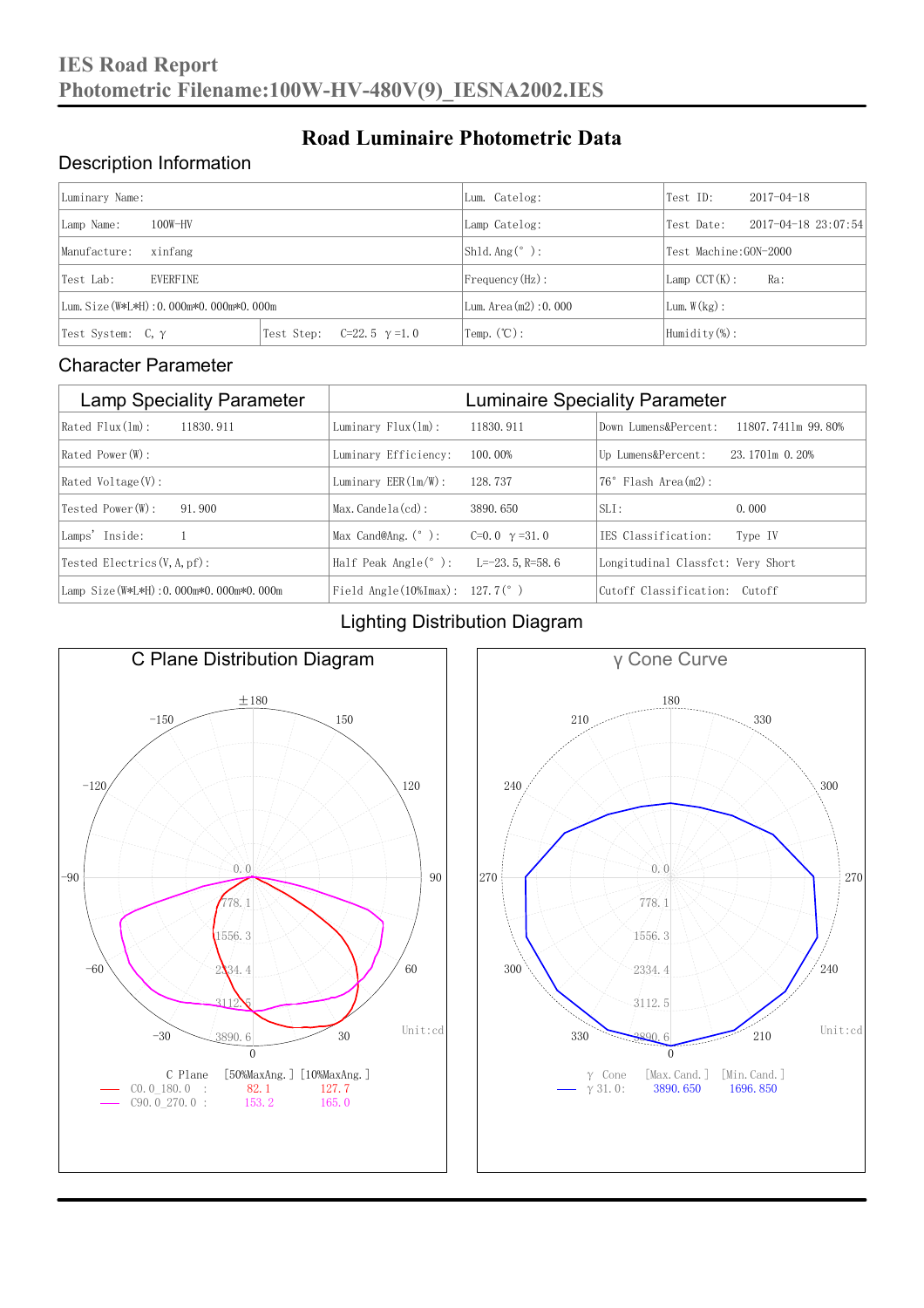### **2D Plane Light Intensity Distribution Curve**

| Lum. Name:           | Lum.Catelog:          | $Test ID: 2017-04-18$          |
|----------------------|-----------------------|--------------------------------|
| Lamp Name: 100W-HV   | Lamp Catelog:         | Test Lab: EVERFINE             |
| Manufacture: xinfang | Test Machine:GON-2000 | Test Date: 2017-04-18 23:07:54 |

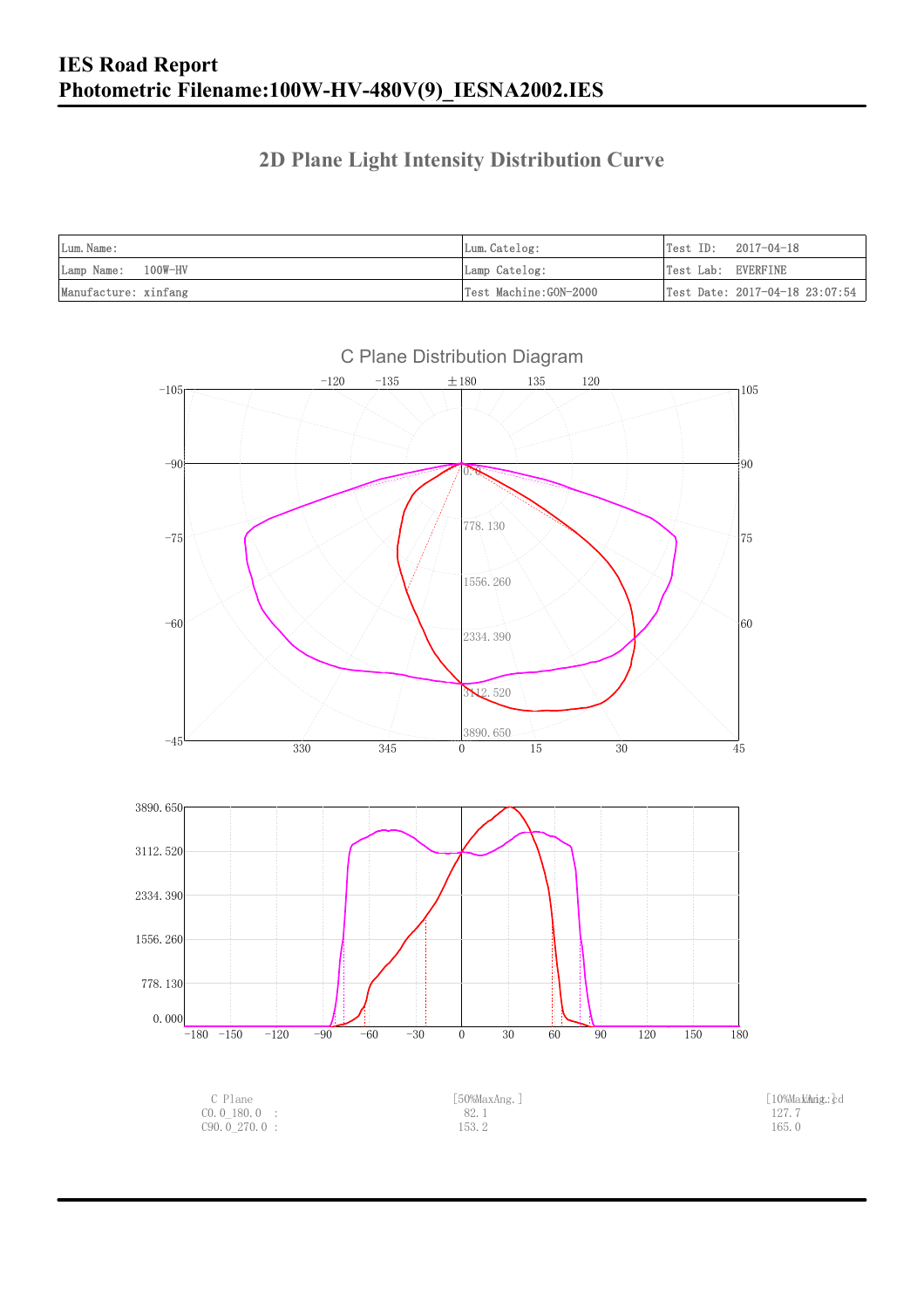## **3D Light Intensity Distribution Modal**

| Lum. Name:           | Lum.Catelog:          |                    | $\textsf{Test ID:} \quad 2017-04-18$ |
|----------------------|-----------------------|--------------------|--------------------------------------|
| Lamp Name: 100W-HV   | Lamp Catelog:         | Test Lab: EVERFINE |                                      |
| Manufacture: xinfang | Test Machine:GON-2000 |                    | Test Date: 2017-04-18 23:07:54       |

#### 3D Light Intensity Distribution Modal

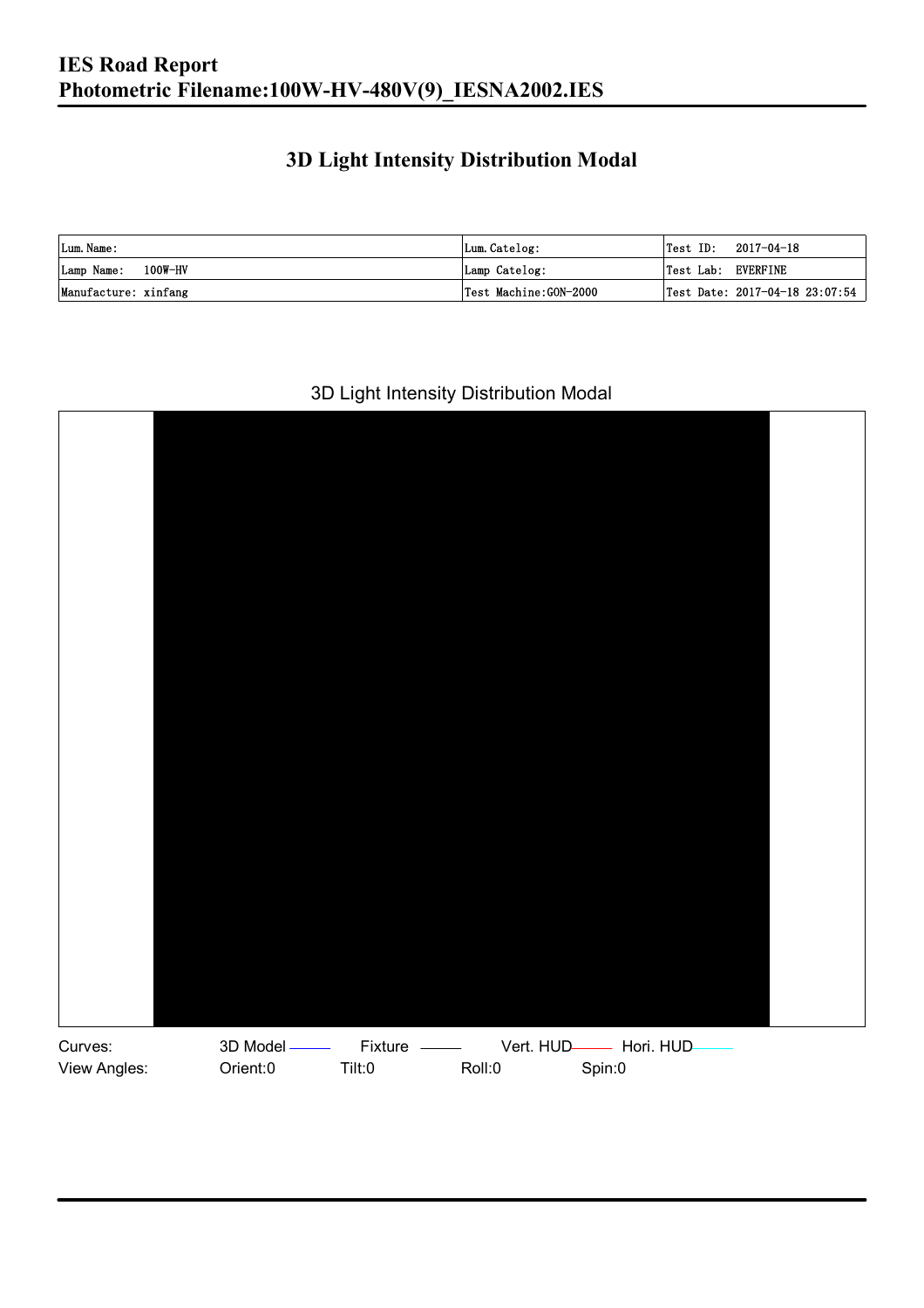# **IES Road Report Photometric Filename:100W-HV-480V(9)\_IESNA2002.IES**

# **Zonal Flux Tabulation**

| Zone $(\gamma)$ | Zone Flux | Sums Flux | Zone%Lamp | Sums%Lamp | Zone $(\gamma)$ | Zone Flux | Sums Flux | Zone%Lamp | Sums%Lamp |
|-----------------|-----------|-----------|-----------|-----------|-----------------|-----------|-----------|-----------|-----------|
|                 | (1m)      | (1m)      |           |           |                 | (1m)      | (1m)      |           |           |
| $0.0-1.0$       | 2.96      | 2.96      | 0.02      | 0.02      | $45.0 - 46.0$   | 216.00    | 216.00    | 1.83      | 1.83      |
| $1.0 - 2.0$     | 8.86      | 11.82     | 0.07      | 0.10      | 46.0-47.0       | 218.09    | 434.09    | 1.84      | 3.67      |
| $2.0 - 3.0$     | 14.75     | 26.56     | 0.12      | 0.22      | 47.0-48.0       | 219.93    | 654.02    | 1.86      | 5.53      |
| $3.0 - 4.0$     | 20.61     | 47.18     | 0.17      | 0.40      | 48.0-49.0       | 221.63    | 875.66    | 1.87      | 7.40      |
| $4.0 - 5.0$     | 26.45     | 73.62     | 0.22      | 0.62      | 49.0 $-50.0$    | 223.10    | 1098.76   | 1.89      | 9.29      |
| $5.0 - 6.0$     | 32.25     | 105.88    | 0.27      | 0.89      | $50.0 - 51.0$   | 224.17    | 1322.93   | 1.89      | 11.18     |
| $6.0 - 7.0$     | 38.01     | 143.88    | 0.32      | 1.22      | $51.0 - 52.0$   | 224.94    | 1547.87   | 1.90      | 13.08     |
| $7.0 - 8.0$     | 43.71     | 187.60    | 0.37      | 1.59      | $52.0 - 53.0$   | 225.43    | 1773.30   | 1.91      | 14.99     |
| $8.0 - 9.0$     | 49.35     | 236.95    | 0.42      | 2.00      | $53.0 - 54.0$   | 225.50    | 1998.80   | 1.91      | 16.89     |
| $9.0 - 10.0$    | 54.94     | 291.89    | 0.46      | 2.47      | $54.0 - 55.0$   | 225.20    | 2224.01   | 1.90      | 18.80     |
| $10.0 - 11.0$   | 60.50     | 352.39    | 0.51      | 2.98      | $55.0 - 56.0$   | 224.52    | 2448.52   | 1.90      | 20.70     |
| $11.0 - 12.0$   | 65.99     | 418.38    | 0.56      | 3.54      | $56.0 - 57.0$   | 223.48    | 2672.00   | 1.89      | 22.58     |
| $12.0 - 13.0$   | 71.44     | 489.83    | 0.60      | 4.14      | $57.0 - 58.0$   | 221.91    | 2893.91   | 1.88      | 24.46     |
| $13.0 - 14.0$   | 76.86     | 566.68    | 0.65      | 4.79      | $58.0 - 59.0$   | 219.64    | 3113.55   | 1.86      | 26.32     |
| $14.0 - 15.0$   | 82.24     | 648.92    | 0.70      | 5.48      | $59.0 - 60.0$   | 216.60    | 3330.15   | 1.83      | 28.15     |
| $15.0 - 16.0$   | 87.57     | 736.49    | 0.74      | 6.23      | $60.0 - 61.0$   | 212.54    | 3542.70   | 1.80      | 29.94     |
| $16.0 - 17.0$   | 92.89     | 829.39    | 0.79      | 7.01      | $61.0 - 62.0$   | 207.53    | 3750.23   | 1.75      | 31.70     |
| $17.0 - 18.0$   | 98.19     | 927.58    | 0.83      | 7.84      | $62.0 - 63.0$   | 201.99    | 3952.22   | 1.71      | 33.41     |
| $18.0 - 19.0$   | 103.46    | 1031.04   | 0.87      | 8.71      | $63.0 - 64.0$   | 195.89    | 4148.11   | 1.66      | 35.06     |
| $19.0 - 20.0$   | 108.74    | 1139.79   | 0.92      | 9.63      | $64.0 - 65.0$   | 189.25    | 4337.36   | 1.60      | 36.66     |
| $20.0 - 21.0$   | 114.03    | 1253.81   | 0.96      | 10.60     | $65.0 - 66.0$   | 182.62    | 4519.99   | 1.54      | 38.20     |
| $21.0 - 22.0$   | 119.26    | 1373.08   | 1.01      | 11.61     | 66.0 $-67.0$    | 176.40    | 4696.38   | 1.49      | 39.70     |
| $22.0 - 23.0$   | 124.47    | 1497.55   | 1.05      | 12.66     | $67.0 - 68.0$   | 170.81    | 4867.19   | 1.44      | 41.14     |
| $23.0 - 24.0$   | 129.65    | 1627.19   | 1.10      | 13.75     | $68.0 - 69.0$   | 165.49    | 5032.68   | 1.40      | 42.54     |
| $24.0 - 25.0$   | 134.76    | 1761.96   | 1.14      | 14.89     | $69.0 - 70.0$   | 159.71    | 5192.40   | 1.35      | 43.89     |
| $25.0 - 26.0$   | 139.85    | 1901.81   | 1.18      | 16.07     | $70.0 - 71.0$   | 153.46    | 5345.85   | 1.30      | 45.19     |
| $26.0 - 27.0$   | 144.93    | 2046.74   | 1.23      | 17.30     | $71.0 - 72.0$   | 146.87    | 5492.72   | 1.24      | 46.43     |
| $27.0 - 28.0$   | 149.95    | 2196.68   | 1.27      | 18.57     | $72.0 - 73.0$   | 139.79    | 5632.52   | 1.18      | 47.61     |
| $28.0 - 29.0$   | 154.86    | 2351.55   | 1.31      | 19.88     | $73.0 - 74.0$   | 132.65    | 5765.17   | 1.12      | 48.73     |
| $29.0 - 30.0$   | 159.73    | 2511.28   | 1.35      | 21.23     | $74.0 - 75.0$   | 123.99    | 5889.16   | 1.05      | 49.78     |
| $30.0 - 31.0$   | 164.46    | 2675.74   | 1.39      | 22.62     | $75.0 - 76.0$   | 111.82    | 6000.98   | 0.95      | 50.72     |
| $31.0 - 32.0$   | 169.02    | 2844.75   | 1.43      | 24.05     | $76.0 - 77.0$   | 97.73     | 6098.71   | 0.83      | 51.55     |
| $32.0 - 33.0$   | 173.41    | 3018.16   | 1.47      | 25.51     | $77.0 - 78.0$   | 84.64     | 6183.36   | 0.72      | 52.26     |
| $33.0 - 34.0$   | 177.71    | 3195.87   | 1.50      | 27.01     | $78.0 - 79.0$   | 71.32     | 6254.67   | 0.60      | 52.87     |
| $34.0 - 35.0$   | 181.93    | 3377.80   | 1.54      | 28.55     | 79.0-80.0       | 55.30     | 6309.98   | 0.47      | 53.33     |
| $35.0 - 36.0$   | 185.94    | 3563.75   | 1.57      | 30.12     | $80.0 - 81.0$   | 40.20     | 6350.17   | 0.34      | 53.67     |
| $36.0 - 37.0$   | 189.78    | 3753.52   | 1.60      | 31.73     | $81.0 - 82.0$   | 28.68     | 6378.85   | 0.24      | 53.92     |
| $37.0 - 38.0$   | 193.41    | 3946.93   | 1.63      | 33.36     | $82.0 - 83.0$   | 19.55     | 6398.40   | 0.17      | 54.08     |
| $38.0 - 39.0$   | 196.80    | 4143.73   | 1.66      | 35.02     | 83.0-84.0       | 12.12     | 6410.52   | 0.10      | 54.18     |
| $39.0 - 40.0$   | 199.99    | 4343.72   | 1.69      | 36.72     | $84.0 - 85.0$   | 6.15      | 6416.67   | 0.05      | 54.24     |
| $40.0 - 41.0$   | 203.10    | 4546.82   | 1.72      | 38.43     | 85.0-86.0       | 2.38      | 6419.06   | 0.02      | 54.26     |
| $41.0 - 42.0$   | 206.04    | 4752.86   | 1.74      | 40.17     | 86.0-87.0       | 0.88      | 6419.94   | 0.01      | 54.26     |
| $42.0 - 43.0$   | 208.77    | 4961.63   | 1.76      | 41.94     | $87.0 - 88.0$   | 0.51      | 6420.45   | 0.00      | 54.27     |
| $43.0 - 44.0$   | 211.37    | 5172.99   | 1.79      | 43.72     | $88.0 - 89.0$   | 0.34      | 6420.79   | 0.00      | 54.27     |
| 44.0-45.0       | 213.73    | 5386.73   | 1.81      | 45.53     | 89.0-90.0       | 0.22      | 6421.01   | 0.00      | 54.27     |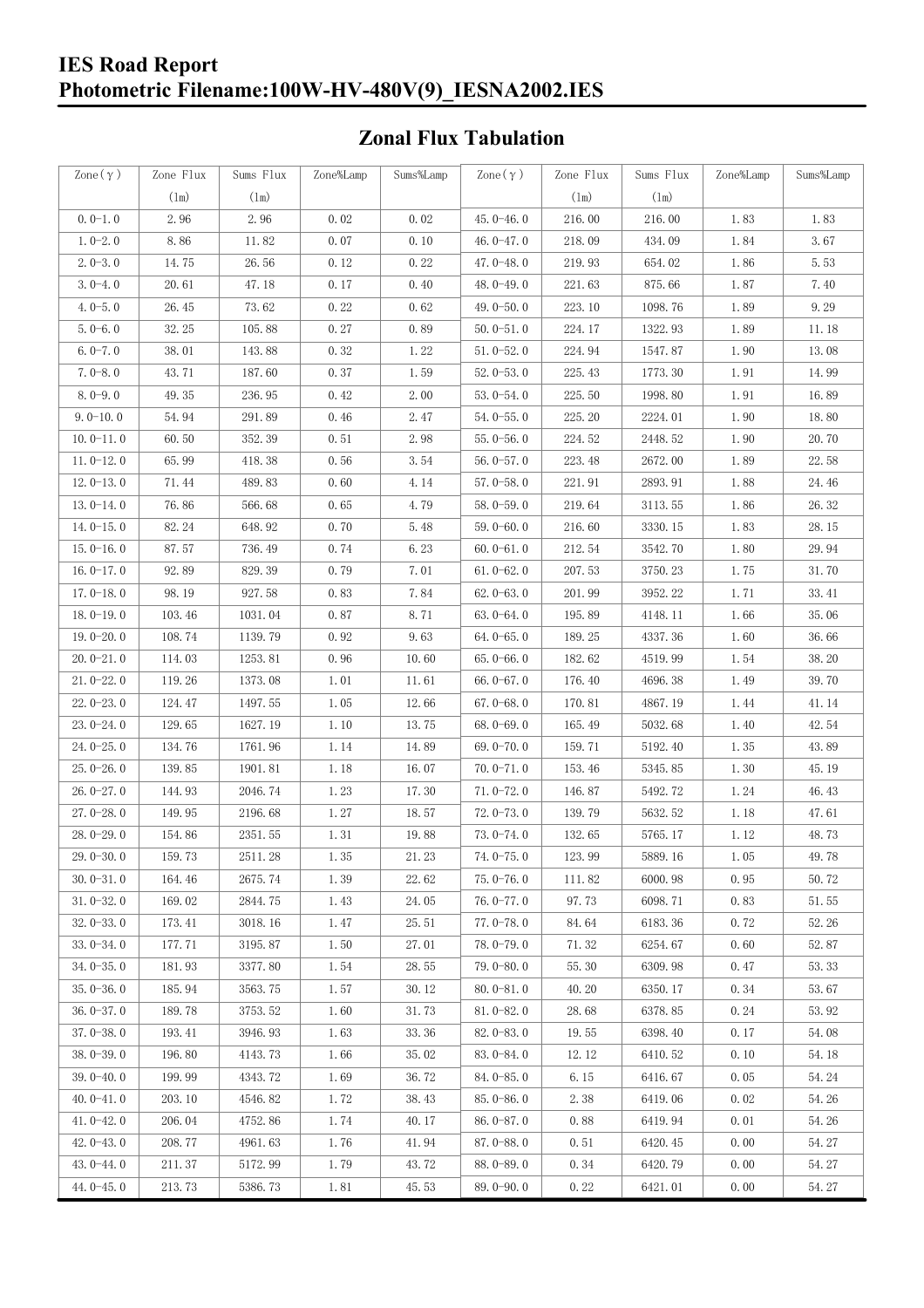# **IES Road Report Photometric Filename:100W-HV-480V(9)\_IESNA2002.IES**

# **Zonal Flux Tabulation - (Cont.)**

| Zone $(\gamma)$ | Zone Flux | Sums Flux | Zone%Lamp | Sums%Lamp | $\text{Zone}(\gamma)$ | Zone Flux | Sums Flux | Zone%Lamp | Sums%Lamp |
|-----------------|-----------|-----------|-----------|-----------|-----------------------|-----------|-----------|-----------|-----------|
|                 | (1m)      | (1m)      |           |           |                       | (1m)      | $(\ln)$   |           |           |
| $90.0 - 91.0$   | 0.20      | 0.20      | 0.00      | 0.00      | $135.0 - 136.0$       | 0.35      | 0.35      | 0.00      | 0.00      |
| $91.0 - 92.0$   | 0.19      | 0.39      | 0.00      | 0.00      | 136.0-137.0           | 0.35      | 0.70      | 0.00      | 0.01      |
| $92.0 - 93.0$   | 0.19      | 0.58      | 0.00      | 0.00      | 137.0-138.0           | 0.34      | 1.03      | 0.00      | 0.01      |
| 93.0-94.0       | 0.19      | 0.78      | 0.00      | 0.01      | 138.0-139.0           | 0.33      | 1.37      | 0.00      | 0.01      |
| $94.0 - 95.0$   | 0.19      | 0.97      | 0.00      | 0.01      | 139.0-140.0           | 0.32      | 1.69      | 0.00      | 0.01      |
| $95.0 - 96.0$   | 0.20      | 1.17      | 0.00      | 0.01      | $140.0 - 141.0$       | 0.32      | 2.01      | 0.00      | 0.02      |
| $96.0 - 97.0$   | 0.20      | 1.36      | 0.00      | 0.01      | 141.0-142.0           | 0.31      | 2.32      | 0.00      | 0.02      |
| $97.0 - 98.0$   | 0.20      | 1.57      | 0.00      | 0.01      | 142.0-143.0           | 0.30      | 2.62      | 0.00      | 0.02      |
| $98.0 - 99.0$   | 0.22      | 1.78      | 0.00      | 0.02      | 143.0-144.0           | 0.30      | 2.92      | 0.00      | 0.02      |
| $99.0 - 100.0$  | 0.22      | 2.01      | 0.00      | 0.02      | 144.0-145.0           | 0.29      | 3.22      | 0.00      | 0.03      |
| $100.0 - 101.0$ | 0.23      | 2.24      | 0.00      | 0.02      | $145.0 - 146.0$       | 0.29      | 3.50      | 0.00      | 0.03      |
| $101.0 - 102.0$ | 0.24      | 2.48      | 0.00      | 0.02      | 146.0-147.0           | 0.28      | 3.78      | 0.00      | 0.03      |
| $102.0 - 103.0$ | 0.25      | 2.74      | 0.00      | 0.02      | 147.0-148.0           | 0.28      | 4.06      | 0.00      | 0.03      |
| $103.0 - 104.0$ | 0.27      | 3.00      | 0.00      | 0.03      | 148.0-149.0           | 0.27      | 4.33      | 0.00      | 0.04      |
| $104.0 - 105.0$ | 0.28      | 3.29      | 0.00      | 0.03      | $149.0 - 150.0$       | 0.26      | 4.59      | 0.00      | 0.04      |
| $105.0 - 106.0$ | 0.30      | 3.58      | 0.00      | 0.03      | $150.0 - 151.0$       | 0.26      | 4.85      | 0.00      | 0.04      |
| $106.0 - 107.0$ | 0.31      | 3.89      | 0.00      | 0.03      | $151.0 - 152.0$       | 0.25      | 5.09      | 0.00      | 0.04      |
| $107.0 - 108.0$ | 0.32      | 4.21      | 0.00      | 0.04      | $152.0 - 153.0$       | 0.24      | 5.33      | 0.00      | 0.05      |
| $108.0 - 109.0$ | 0.33      | 4.55      | 0.00      | 0.04      | $153.0 - 154.0$       | 0.23      | 5.56      | 0.00      | 0.05      |
| $109.0 - 110.0$ | 0.34      | 4.89      | 0.00      | 0.04      | $154.0 - 155.0$       | 0.22      | 5.78      | 0.00      | 0.05      |
| $110.0 - 111.0$ | 0.35      | 5.24      | 0.00      | 0.04      | $155.0 - 156.0$       | 0.21      | 5.99      | 0.00      | 0.05      |
| $111.0 - 112.0$ | 0.36      | 5.61      | 0.00      | 0.05      | $156.0 - 157.0$       | 0.20      | 6.19      | 0.00      | 0.05      |
| $112.0 - 113.0$ | 0.37      | 5.98      | 0.00      | 0.05      | 157.0-158.0           | 0.19      | 6.39      | 0.00      | 0.05      |
| $113.0 - 114.0$ | 0.38      | 6.35      | 0.00      | 0.05      | $158.0 - 159.0$       | 0.18      | 6.57      | 0.00      | 0.06      |
| $114.0 - 115.0$ | 0.38      | 6.73      | 0.00      | 0.06      | $159.0 - 160.0$       | 0.17      | 6.74      | 0.00      | 0.06      |
| $115.0 - 116.0$ | 0.38      | 7.11      | 0.00      | 0.06      | $160.0 - 161.0$       | 0.17      | 6.91      | 0.00      | 0.06      |
| $116.0 - 117.0$ | 0.38      | 7.49      | 0.00      | 0.06      | $161.0 - 162.0$       | 0.16      | 7.07      | 0.00      | 0.06      |
| $117.0 - 118.0$ | 0.38      | 7.87      | 0.00      | 0.07      | $162.0 - 163.0$       | 0.15      | 7.22      | 0.00      | 0.06      |
| $118.0 - 119.0$ | 0.38      | 8.25      | 0.00      | 0.07      | $163.0 - 164.0$       | 0.14      | 7.36      | 0.00      | 0.06      |
| 119.0-120.0     | 0.39      | 8.64      | 0.00      | 0.07      | 164.0-165.0           | 0.14      | 7.50      | 0.00      | $0.06\,$  |
| $120.0 - 121.0$ | 0.40      | 9.04      | 0.00      | 0.08      | $165.0 - 166.0$       | 0.13      | 7.63      | 0.00      | 0.06      |
| $121.0 - 122.0$ | 0.40      | 9.44      | 0.00      | 0.08      | $166.0 - 167.0$       | 0.12      | 7.75      | 0.00      | 0.07      |
| $122.0 - 123.0$ | 0.40      | 9.84      | 0.00      | 0.08      | $167.0 - 168.0$       | 0.12      | 7.87      | 0.00      | 0.07      |
| 123.0-124.0     | 0.40      | 10.24     | 0.00      | 0.09      | $168.0 - 169.0$       | 0.12      | 7.99      | 0.00      | 0.07      |
| $124.0 - 125.0$ | 0.40      | 10.64     | 0.00      | 0.09      | 169.0-170.0           | 0.11      | 8.10      | 0.00      | 0.07      |
| $125.0 - 126.0$ | 0.40      | 11.05     | 0.00      | 0.09      | $170.0 - 171.0$       | 0.11      | 8.21      | 0.00      | 0.07      |
| $126.0 - 127.0$ | 0.40      | 11.45     | 0.00      | 0.10      | $171.0 - 172.0$       | 0.10      | 8.30      | 0.00      | 0.07      |
| $127.0 - 128.0$ | 0.40      | 11.85     | 0.00      | 0.10      | 172.0-173.0           | 0.09      | 8.39      | 0.00      | 0.07      |
| $128.0 - 129.0$ | 0.40      | 12.25     | 0.00      | 0.10      | 173.0-174.0           | 0.07      | 8.46      | 0.00      | 0.07      |
| $129.0 - 130.0$ | 0.39      | 12.65     | 0.00      | 0.11      | 174.0-175.0           | 0.06      | 8.53      | 0.00      | 0.07      |
| $130.0 - 131.0$ | 0.38      | 13.03     | 0.00      | 0.11      | $175.0 - 176.0$       | 0.05      | 8.58      | 0.00      | 0.07      |
| $131.0 - 132.0$ | 0.38      | 13.41     | 0.00      | 0.11      | 176.0-177.0           | 0.04      | 8.62      | 0.00      | 0.07      |
| $132.0 - 133.0$ | 0.37      | 13.78     | 0.00      | 0.12      | $177.0 - 178.0$       | 0.03      | 8.65      | 0.00      | 0.07      |
| $133.0 - 134.0$ | 0.36      | 14.14     | 0.00      | 0.12      | 178.0-179.0           | 0.02      | 8.67      | 0.00      | 0.07      |
| $134.0 - 135.0$ | 0.36      | 14.50     | 0.00      | 0.12      | $179.0 - 180.0$       | 0.01      | 8.67      | 0.00      | 0.07      |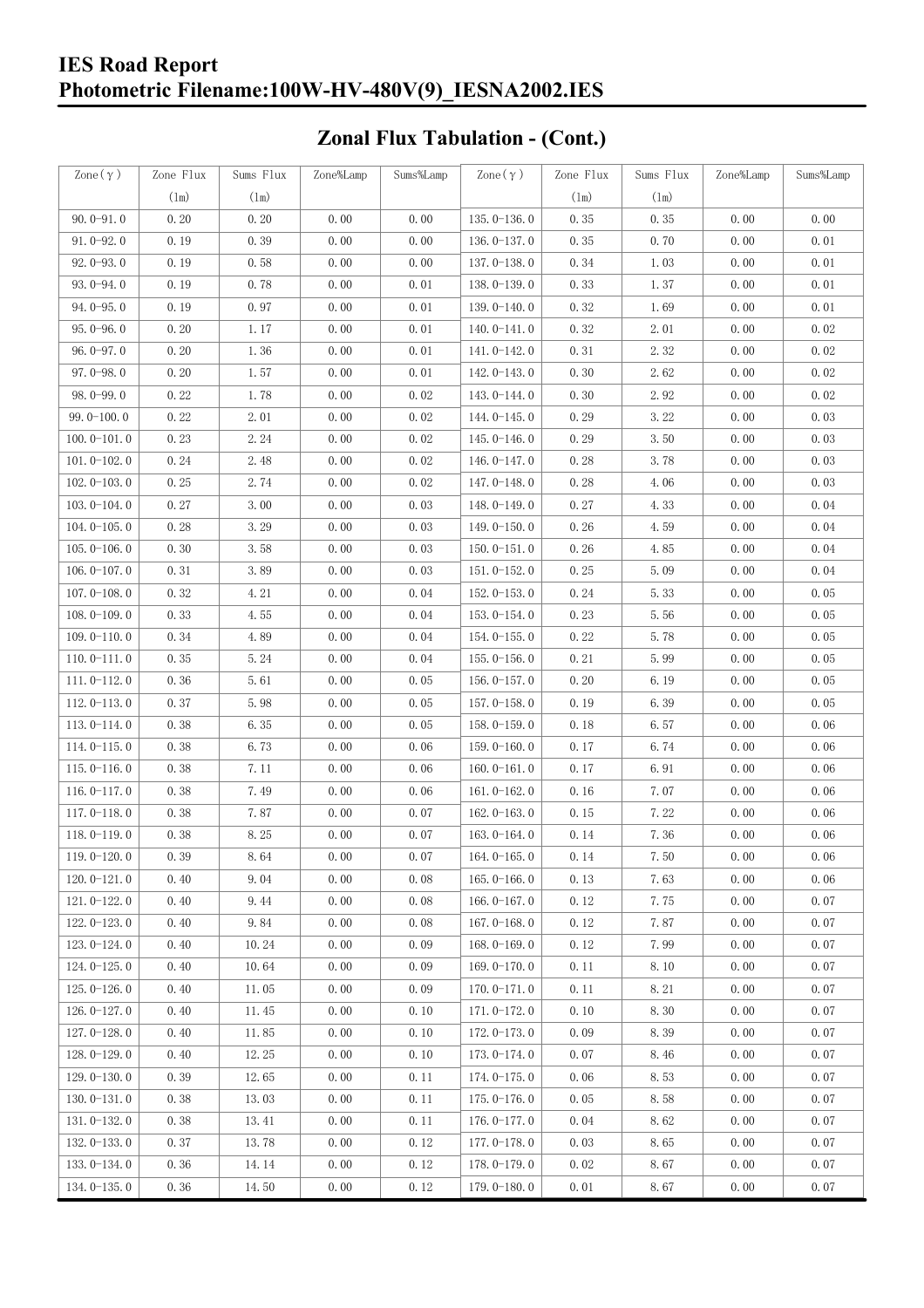### **Rectangle ISO Lighting Intensity Diagram**

| Lum. Name:           | Lum.Catelog:          | $\textsf{Test ID:} \quad 2017-04-18$ |
|----------------------|-----------------------|--------------------------------------|
| Lamp Name: 100W-HV   | Lamp Catelog:         | Test Lab: EVERFINE                   |
| Manufacture: xinfang | Test Machine:GON-2000 | Test Date: 2017-04-18 23:07:54       |



Maximum Light Intensity(cd): 3890.65 Maximum Cand.@Angle: H=31.0°,V=0.0°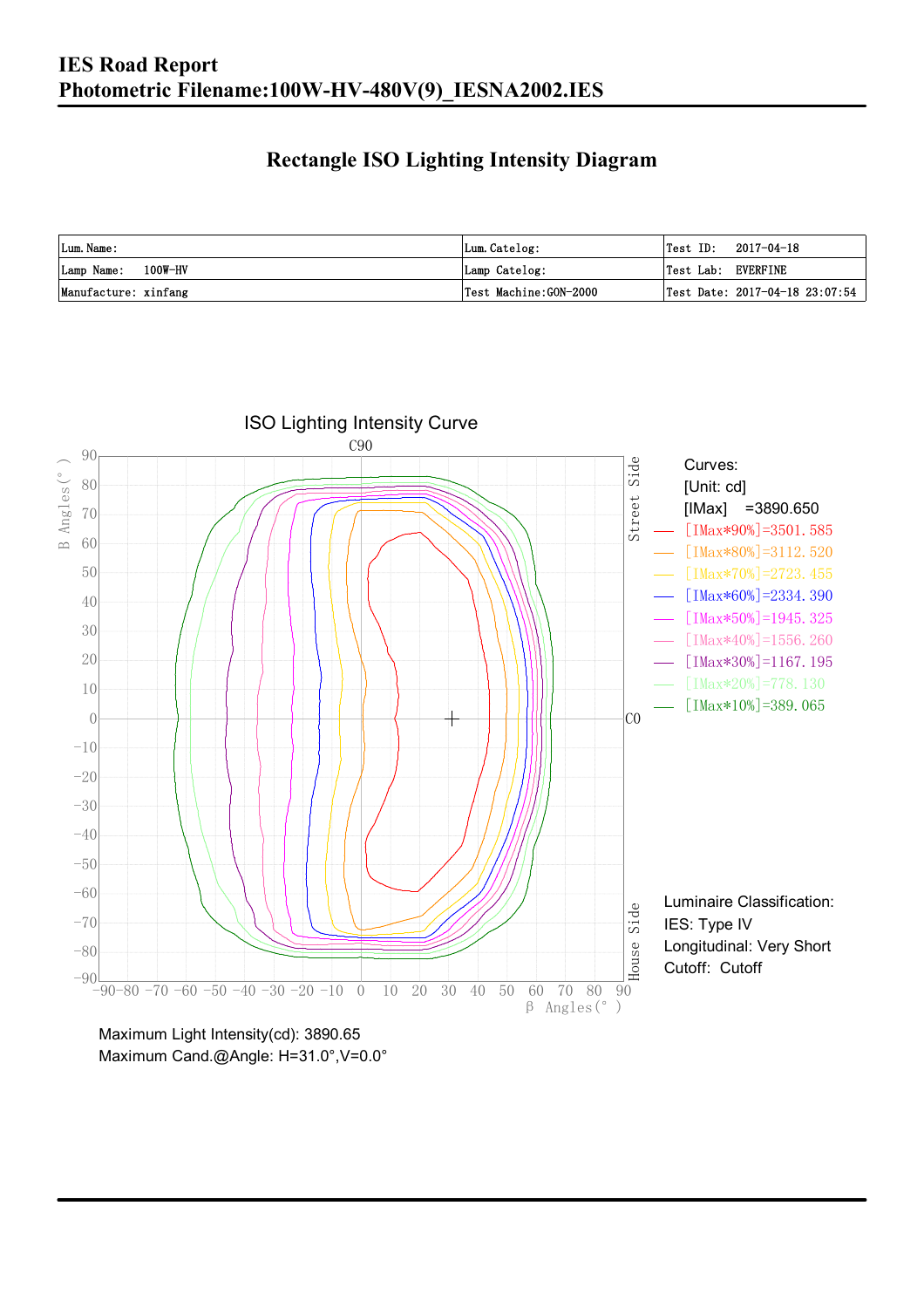### **Round ISO Lighting Intensity Diagram**

| Lum. Name:           | Lum.Catelog:          | Test ID:           | 2017-04-18                         |
|----------------------|-----------------------|--------------------|------------------------------------|
| Lamp Name: 100W-HV   | Lamp Catelog:         | Test Lab: EVERFINE |                                    |
| Manufacture: xinfang | Test Machine:GON-2000 |                    | Test Date: $2017-04-18$ $23:07:54$ |

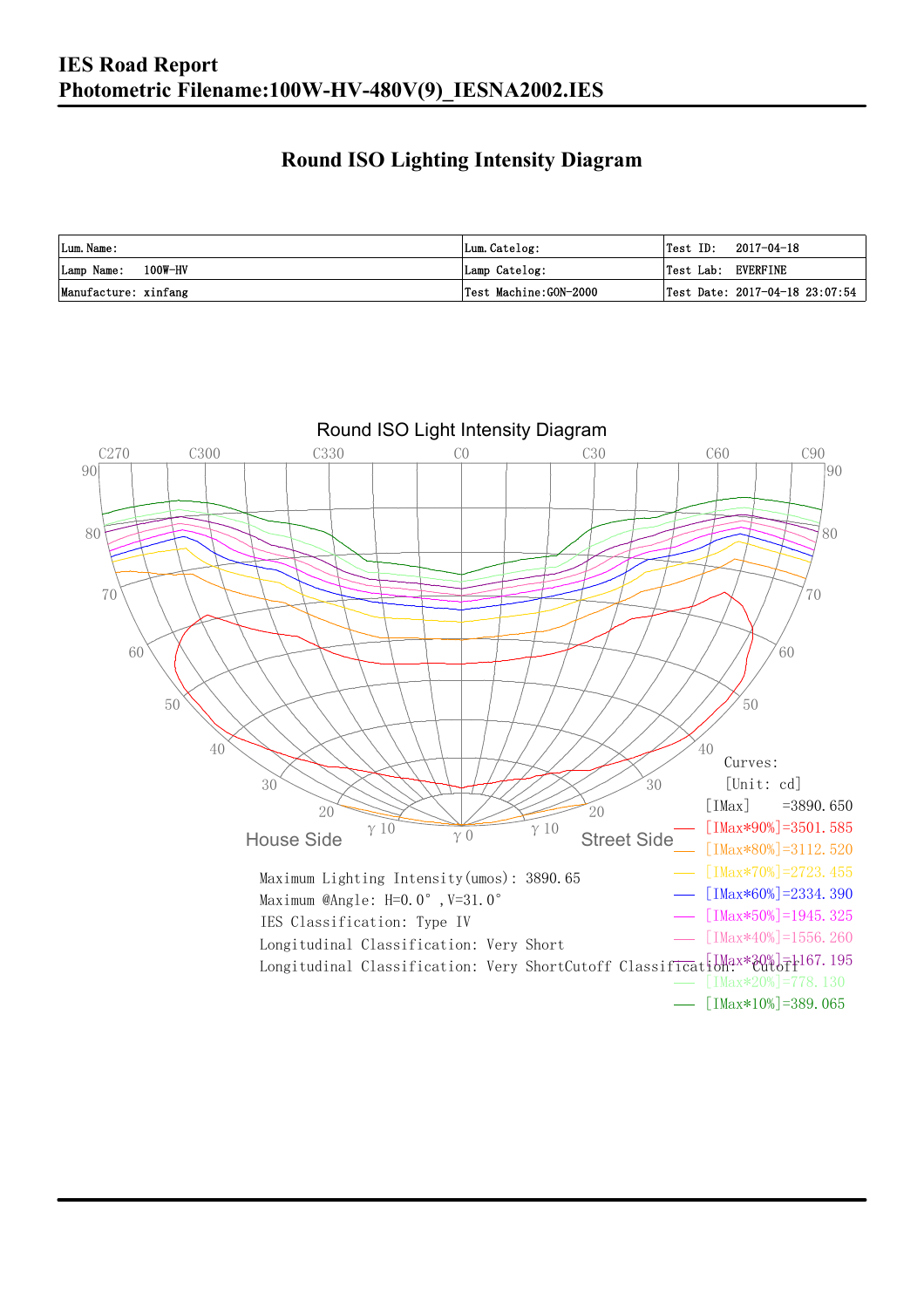### **Plane ISO-Illuminance Diagram**

| Lum. Name:           | Lum.Catelog:          | $\textsf{Test ID:} \quad 2017-04-18$           |
|----------------------|-----------------------|------------------------------------------------|
| Lamp Name: 100W-HV   | Lamp Catelog:         | Test Lab: EVERFINE                             |
| Manufacture: xinfang | Test Machine:GON-2000 | $\vert$ Test Date: 2017-04-18 23:07:54 $\vert$ |



#### Plane ISO-Illuminance Curve

Working Plane Maximum Illuminance(lx): 366.68 Working Plane Maximum Illuminance Position(d/h):H0.0 V0.2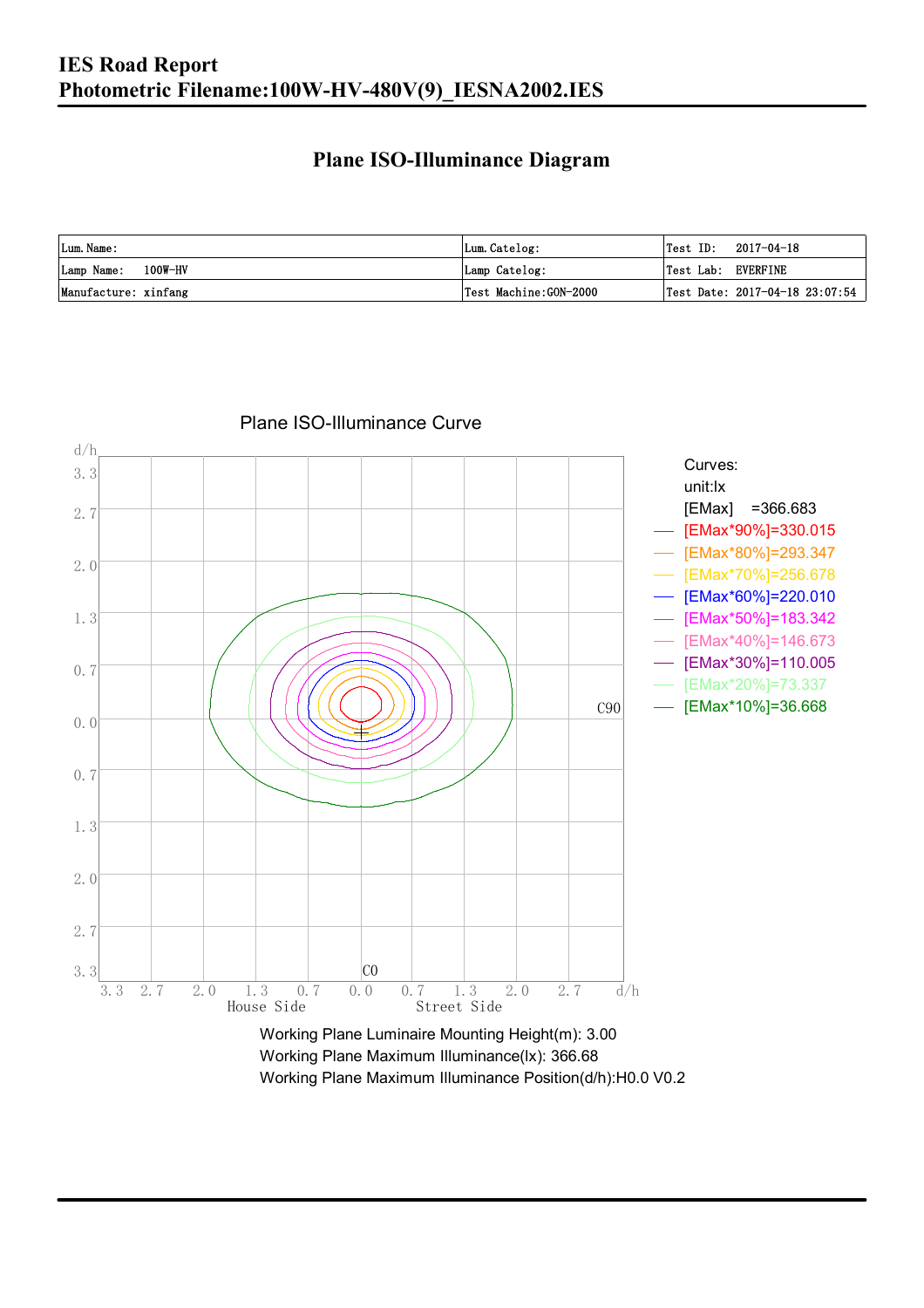### **3D Plane ISO Illuminance Diagram**

| Lum. Name:           | Lum.Catelog:          | Test ID:           | 2017-04-18                         |
|----------------------|-----------------------|--------------------|------------------------------------|
| Lamp Name: 100W-HV   | Lamp Catelog:         | Test Lab: EVERFINE |                                    |
| Manufacture: xinfang | Test Machine:GON-2000 |                    | Test Date: $2017-04-18$ $23:07:54$ |

#### 3D Plane Illuminance Modal

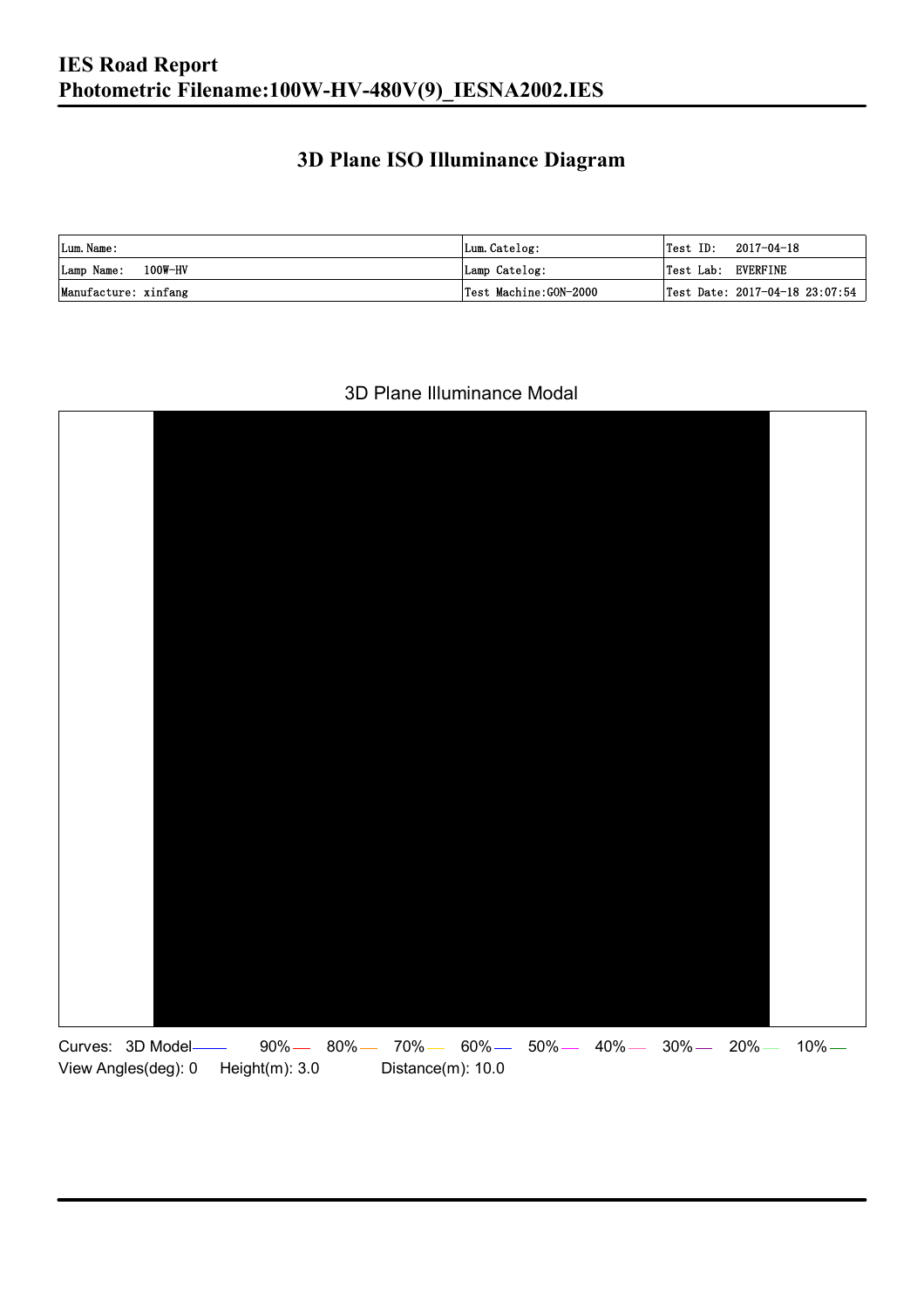### **Space ISO Illuminance Diagram**

| Lum. Name:           | Lum.Catelog:          | $\textsf{Test ID:} \quad 2017-04-18$           |
|----------------------|-----------------------|------------------------------------------------|
| Lamp Name: 100W-HV   | Lamp Catelog:         | Test Lab: EVERFINE                             |
| Manufacture: xinfang | Test Machine:GON-2000 | $\vert$ Test Date: 2017-04-18 23:07:54 $\vert$ |



Space ISO Illuminance Curve

Space Plane Maximum Illuminance and @Angle:3300.15lx,10.0deg Plane Maximum Lighting Intensity and @Angle:3890.650cd,0eg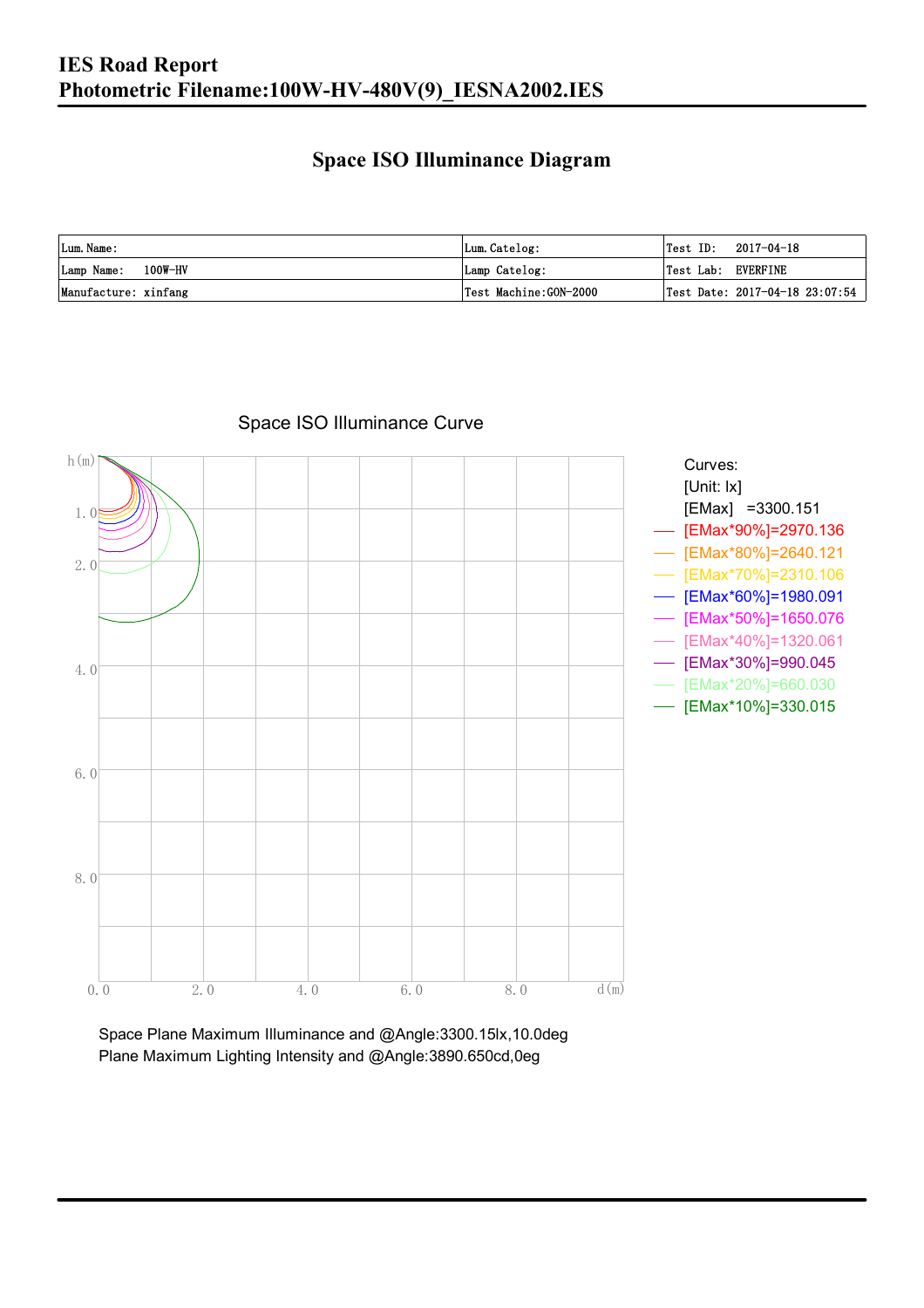### **Illuminance-Distance Diagram**

| Lum. Name:           | Lum.Catelog:          | Test ID:<br>2017-04-18         |
|----------------------|-----------------------|--------------------------------|
| Lamp Name: 100W-HV   | Lamp Catelog:         | Test Lab: EVERFINE             |
| Manufacture: xinfang | Test Machine:GON-2000 | Test Date: 2017-04-18 23:07:54 |



Illuminance-Distance Curve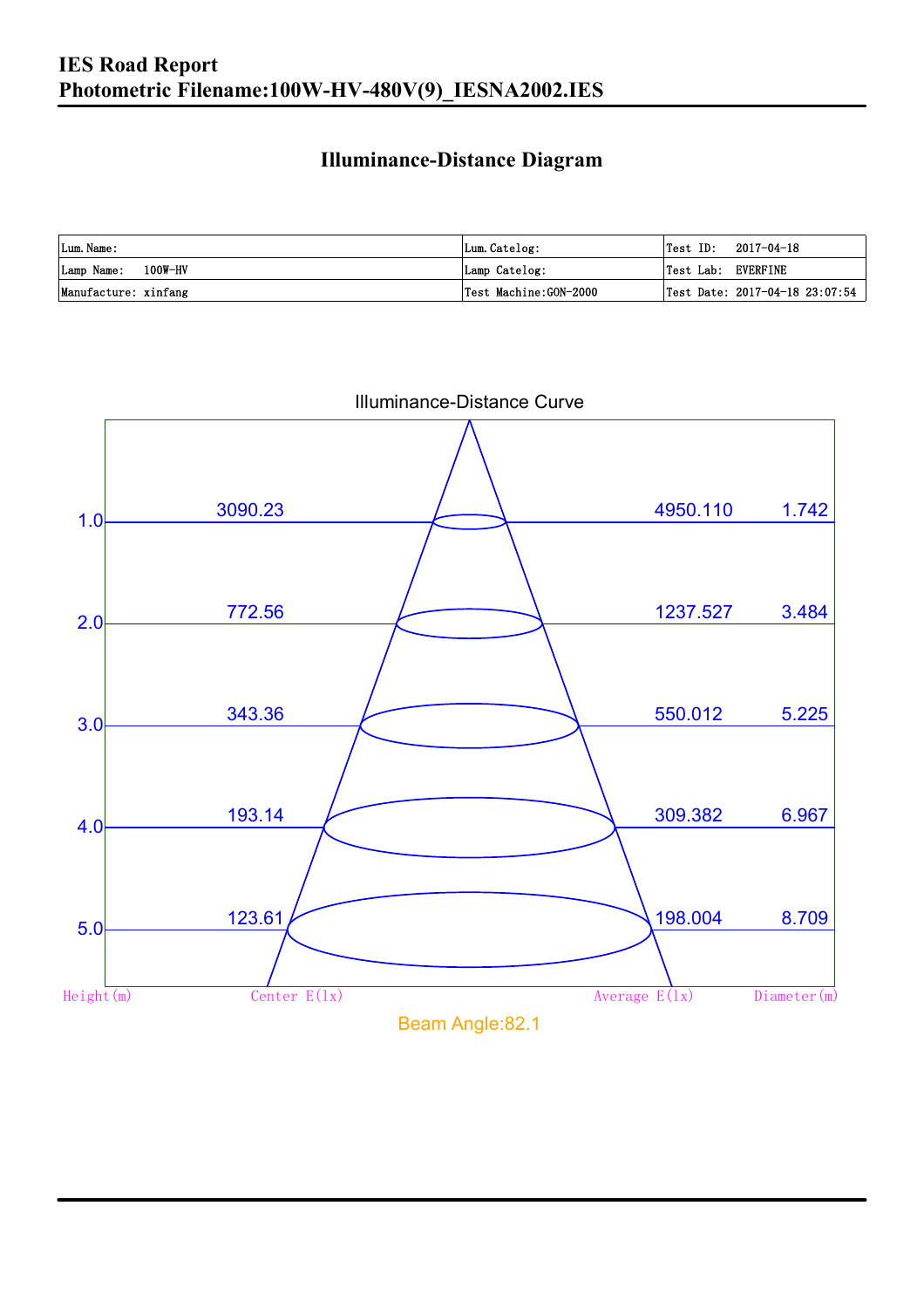## **Road Coefficient of Utilization Curves**

| Lum. Name:           | Lum.Catelog:          | Test ID:<br>2017-04-18         |
|----------------------|-----------------------|--------------------------------|
| Lamp Name: 100W-HV   | Lamp Catelog:         | Test Lab: EVERFINE             |
| Manufacture: xinfang | Test Machine:GON-2000 | Test Date: 2017-04-18 23:07:54 |



Tilt Angles: Ang1(deg): 0 Ang2(deg): 5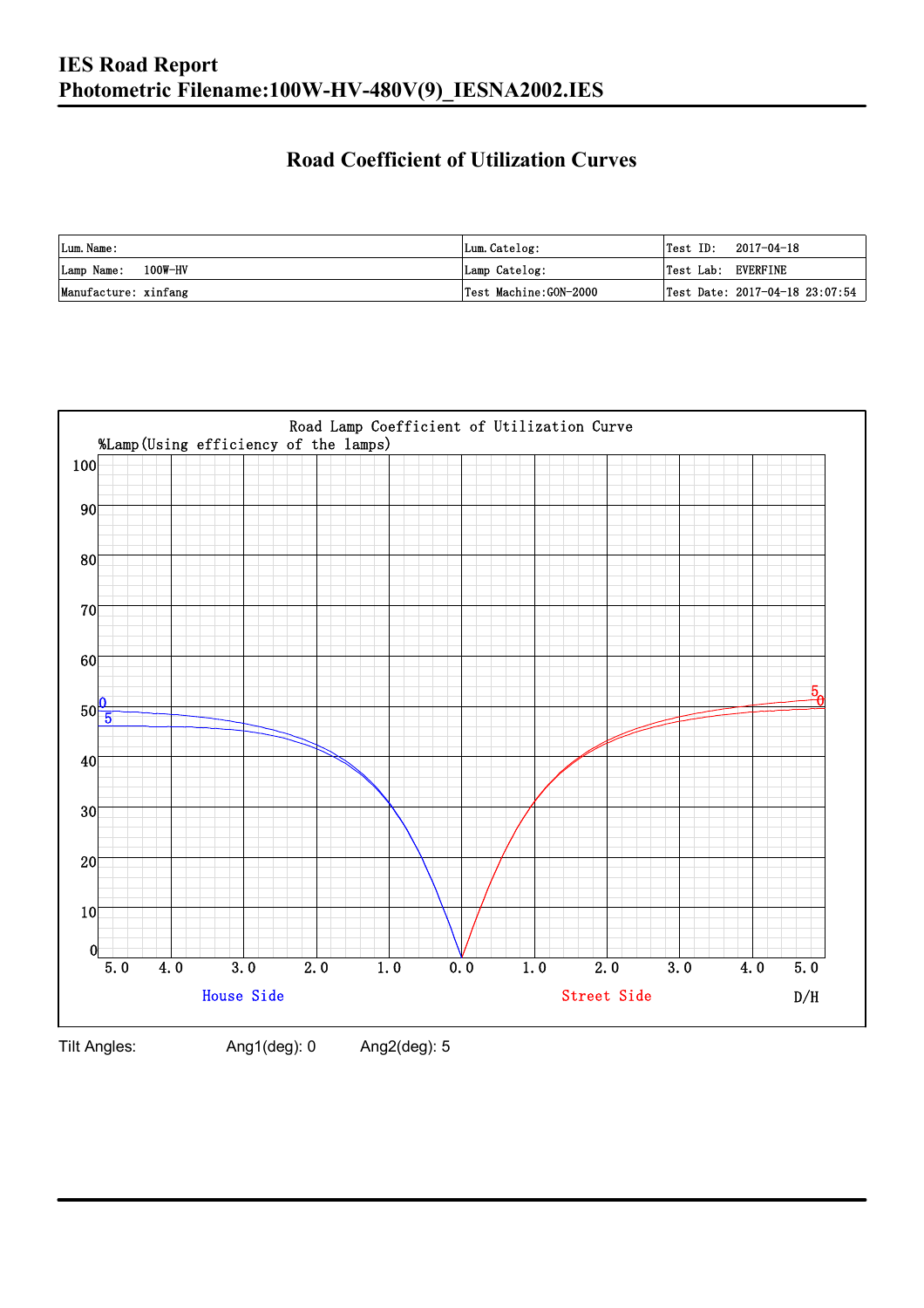### **IES Road Report Photometric Filename:100W-HV-480V(9)\_IESNA2002.IES**

# **Candela Tabulation**

| V/H           | CO.0    | C22.5   | C45.0   | C67.5   | C90.0   | C112.5  | C135.0  | C157.5  | C180.0  | C <sub>2</sub> 02.5 | C225.0  | C247.5  |
|---------------|---------|---------|---------|---------|---------|---------|---------|---------|---------|---------------------|---------|---------|
| $\gamma$ 0.0  | 3090.23 | 3090.23 | 3090.23 | 3090.23 | 3090.23 | 3090.23 | 3090.23 | 3090.23 | 3090.23 | 3090.23             | 3090.23 | 3090.23 |
| $\gamma$ 1.0  | 3138.23 | 3132.82 | 3121.26 | 3104.88 | 3089.65 | 3072.84 | 3054.03 | 3046.65 | 3042.23 | 3047.64             | 3059.20 | 3067.41 |
| $\gamma$ 2.0  | 3174.20 | 3166.08 | 3146.73 | 3120.60 | 3087.99 | 3051.20 | 3017.83 | 3003.07 | 2994.21 | 3005.04             | 3028.10 | 3044.60 |
| $\gamma$ 3.0  | 3219.37 | 3206.83 | 3181.72 | 3131.35 | 3083.63 | 3029.56 | 2981.64 | 2958.54 | 2943.97 | 2961.73             | 2990.96 | 3021.84 |
| $\gamma$ 4.0  | 3260.82 | 3237.79 | 3214.13 | 3143.59 | 3081.33 | 3007.83 | 2946.02 | 2913.54 | 2893.58 | 2915.39             | 2953.55 | 3005.40 |
| $\gamma$ 5.0  | 3296.39 | 3272.05 | 3229.30 | 3165.51 | 3076.45 | 2983.06 | 2909.51 | 2867.73 | 2845.09 | 2867.45             | 2919.13 | 2989.28 |
| $\gamma$ 6.0  | 3329.88 | 3297.95 | 3254.73 | 3173.02 | 3070.30 | 2960.16 | 2872.30 | 2820.99 | 2795.06 | 2825.36             | 2877.45 | 2974.09 |
| $\gamma$ 7.0  | 3362.70 | 3327.39 | 3289.03 | 3186.25 | 3059.21 | 2934.16 | 2834.06 | 2772.72 | 2742.09 | 2775.44             | 2841.58 | 2946.86 |
| $\gamma$ 8.0  | 3388.16 | 3355.08 | 3310.17 | 3194.02 | 3051.71 | 2909.15 | 2795.71 | 2724.72 | 2690.60 | 2728.22             | 2801.61 | 2923.00 |
| $\gamma$ 9.0  | 3423.99 | 3376.77 | 3324.09 | 3202.27 | 3043.95 | 2880.45 | 2756.36 | 2673.12 | 2635.20 | 2669.76             | 2769.34 | 2899.45 |
| $\gamma$ 10.0 | 3455.25 | 3409.26 | 3346.58 | 3216.53 | 3037.90 | 2854.34 | 2717.64 | 2618.19 | 2576.03 | 2622.41             | 2729.14 | 2877.06 |
| $\gamma$ 11.0 | 3486.85 | 3433.88 | 3376.28 | 3229.25 | 3033.56 | 2829.13 | 2677.20 | 2562.07 | 2517.29 | 2566.70             | 2689.04 | 2859.47 |
| $\gamma$ 12.0 | 3516.14 | 3461.39 | 3388.35 | 3246.77 | 3032.52 | 2807.39 | 2635.62 | 2506.22 | 2454.77 | 2514.48             | 2658.82 | 2833.75 |
| $\gamma$ 13.0 | 3540.23 | 3489.56 | 3410.34 | 3263.36 | 3033.70 | 2787.30 | 2593.32 | 2451.91 | 2398.53 | 2460.94             | 2614.93 | 2816.58 |
| $\gamma$ 14.0 | 3565.28 | 3511.83 | 3435.31 | 3279.99 | 3037.01 | 2768.80 | 2551.85 | 2397.92 | 2345.96 | 2405.73             | 2570.22 | 2805.83 |
| $\gamma$ 15.0 | 3588.33 | 3531.28 | 3455.46 | 3306.73 | 3043.73 | 2752.69 | 2509.22 | 2346.84 | 2296.41 | 2353.83             | 2528.77 | 2785.67 |
| $\gamma$ 16.0 | 3610.36 | 3555.73 | 3474.80 | 3308.84 | 3055.32 | 2737.62 | 2468.85 | 2299.71 | 2245.78 | 2302.67             | 2495.67 | 2765.78 |
| $\gamma$ 17.0 | 3631.86 | 3586.81 | 3497.77 | 3336.24 | 3065.06 | 2725.34 | 2427.41 | 2253.05 | 2203.27 | 2252.01             | 2453.94 | 2762.40 |
| $\gamma$ 18.0 | 3647.14 | 3602.96 | 3508.55 | 3349.25 | 3076.92 | 2713.35 | 2386.25 | 2206.81 | 2162.45 | 2209.00             | 2419.54 | 2759.24 |
| $\gamma$ 19.0 | 3662.29 | 3628.60 | 3534.89 | 3371.78 | 3095.21 | 2703.36 | 2347.27 | 2167.02 | 2120.00 | 2169.05             | 2385.35 | 2742.76 |
| $\gamma$ 20.0 | 3687.28 | 3649.21 | 3551.55 | 3393.85 | 3109.19 | 2693.12 | 2312.89 | 2129.71 | 2078.57 | 2128.02             | 2350.37 | 2734.37 |
| $\gamma$ 21.0 | 3712.65 | 3669.90 | 3585.61 | 3416.38 | 3121.06 | 2681.56 | 2279.29 | 2092.11 | 2038.51 | 2088.59             | 2318.88 | 2727.83 |
| $\gamma$ 22.0 | 3735.04 | 3689.41 | 3587.88 | 3441.33 | 3135.42 | 2670.80 | 2246.50 | 2054.85 | 2001.90 | 2054.91             | 2283.83 | 2722.33 |
| $\gamma$ 23.0 | 3755.00 | 3702.00 | 3616.07 | 3469.99 | 3153.18 | 2658.29 | 2215.01 | 2015.88 | 1963.29 | 2022.90             | 2254.80 | 2718.94 |
| $\gamma$ 24.0 | 3774.49 | 3725.99 | 3630.62 | 3495.50 | 3163.46 | 2645.77 | 2184.26 | 1978.70 | 1927.18 | 1989.41             | 2217.89 | 2704.36 |
| $\gamma$ 25.0 | 3797.31 | 3745.32 | 3648.58 | 3510.78 | 3178.46 | 2633.95 | 2154.94 | 1944.32 | 1888.26 | 1952.91             | 2191.98 | 2697.72 |
| $\gamma$ 26.0 | 3818.89 | 3760.15 | 3663.36 | 3528.27 | 3195.76 | 2622.49 | 2125.70 | 1908.43 | 1849.96 | 1920.11             | 2165.94 | 2687.99 |
| $\gamma$ 27.0 | 3846.61 | 3783.41 | 3680.19 | 3556.47 | 3213.55 | 2612.50 | 2097.05 | 1873.33 | 1817.79 | 1885.23             | 2140.39 | 2679.66 |
| $\gamma$ 28.0 | 3864.51 | 3800.89 | 3695.42 | 3581.77 | 3234.88 | 2599.42 | 2071.80 | 1837.65 | 1786.82 | 1851.20             | 2097.03 | 2669.65 |
| $\gamma$ 29.0 | 3875.90 | 3810.85 | 3712.73 | 3602.56 | 3254.76 | 2583.91 | 2047.14 | 1800.49 | 1755.39 | 1817.79             | 2078.63 | 2664.19 |
| $\gamma$ 30.0 | 3887.12 | 3826.00 | 3726.33 | 3629.75 | 3272.55 | 2567.42 | 2024.00 | 1765.64 | 1725.66 | 1783.22             | 2057.11 | 2649.76 |
| $\gamma$ 31.0 | 3890.65 | 3824.52 | 3733.18 | 3652.20 | 3291.97 | 2551.49 | 2000.13 | 1733.35 | 1696.85 | 1751.44             | 2031.52 | 2637.85 |
| $\gamma$ 32.0 | 3887.48 | 3823.97 | 3733.83 | 3665.36 | 3311.86 | 2533.79 | 1974.71 | 1701.58 | 1672.08 | 1722.35             | 2013.11 | 2622.45 |
| $\gamma$ 33.0 | 3874.70 | 3811.96 | 3756.27 | 3688.10 | 3322.07 | 2515.18 | 1951.91 | 1671.58 | 1641.15 | 1687.70             | 1989.63 | 2599.68 |
| $\gamma$ 34.0 | 3861.32 | 3805.12 | 3760.45 | 3704.97 | 3354.72 | 2499.61 | 1932.19 | 1642.70 | 1608.71 | 1657.61             | 1975.67 | 2586.94 |
| $\gamma$ 35.0 | 3843.93 | 3785.78 | 3776.18 | 3721.37 | 3374.18 | 2484.21 | 1911.38 | 1613.27 | 1577.23 | 1631.26             | 1957.90 | 2569.68 |
| $\gamma$ 36.0 | 3817.74 | 3763.93 | 3800.10 | 3739.82 | 3389.25 | 2465.72 | 1888.30 | 1582.19 | 1540.91 | 1600.66             | 1929.00 | 2556.69 |
| $\gamma$ 37.0 | 3795.73 | 3753.07 | 3798.27 | 3759.37 | 3406.55 | 2448.72 | 1863.93 | 1551.55 | 1502.92 | 1574.81             | 1909.07 | 2543.90 |
| $\gamma$ 38.0 | 3762.16 | 3728.32 | 3791.67 | 3765.93 | 3421.96 | 2432.35 | 1842.47 | 1520.13 | 1461.60 | 1546.37             | 1888.99 | 2532.83 |
| $\gamma$ 39.0 | 3728.14 | 3706.18 | 3779.98 | 3779.27 | 3430.84 | 2420.12 | 1817.49 | 1486.55 | 1415.35 | 1516.68             | 1869.36 | 2515.40 |
| $\gamma$ 40.0 | 3691.17 | 3674.32 | 3779.36 | 3784.22 | 3438.89 | 2409.15 | 1793.87 | 1451.21 | 1372.72 | 1484.77             | 1845.05 | 2499.62 |
| $\gamma$ 41.0 | 3638.67 | 3670.44 | 3791.33 | 3785.99 | 3441.58 | 2400.96 | 1770.71 | 1412.52 | 1333.84 | 1449.49             | 1829.95 | 2491.73 |
| $\gamma$ 42.0 | 3595.70 | 3640.40 | 3781.57 | 3791.55 | 3440.50 | 2393.25 | 1747.09 | 1372.45 | 1295.48 | 1411.29             | 1807.10 | 2479.96 |
| $\gamma$ 43.0 | 3547.65 | 3611.08 | 3788.61 | 3800.74 | 3441.62 | 2383.03 | 1722.03 | 1335.34 | 1261.75 | 1369.55             | 1785.69 | 2467.86 |
| $\gamma$ 44.0 | 3498.33 | 3584.90 | 3772.36 | 3798.78 | 3442.72 | 2372.97 | 1698.43 | 1301.66 | 1230.05 | 1331.49             | 1765.73 | 2458.66 |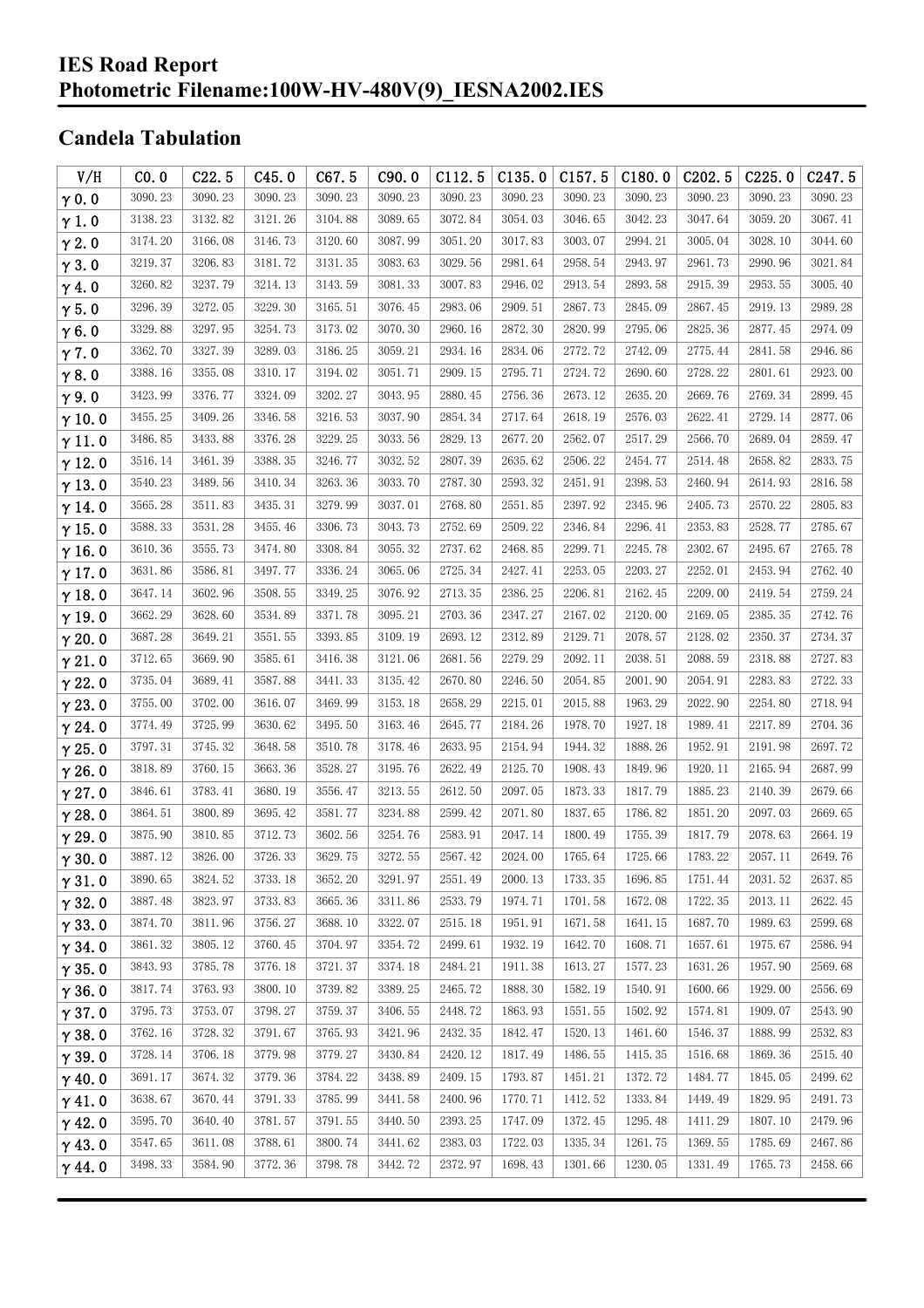| V/H           | CO.0    | C22.5   | C45.0   | C67.5   | C90.0   | C112.5  | C135.0  | C157.5  | C180.0  | C <sub>202.5</sub> | C225.0  | C <sub>247.5</sub> |
|---------------|---------|---------|---------|---------|---------|---------|---------|---------|---------|--------------------|---------|--------------------|
| $\gamma$ 45.0 | 3428.77 | 3555.83 | 3763.52 | 3810.08 | 3443.26 | 2362.83 | 1674.92 | 1269.14 | 1196.89 | 1296.56            | 1733.12 | 2450.49            |
| $\gamma$ 46.0 | 3371.79 | 3529.55 | 3764.88 | 3804.42 | 3444.46 | 2354.46 | 1652.06 | 1239.59 | 1164.48 | 1267.84            | 1706.76 | 2438.71            |
| $\gamma$ 47.0 | 3297.86 | 3477.93 | 3758.31 | 3805.40 | 3448.78 | 2346.10 | 1627.11 | 1211.90 | 1134.98 | 1232.95            | 1679.67 | 2435.37            |
| $\gamma$ 48.0 | 3230.71 | 3421.45 | 3751.76 | 3817.28 | 3453.68 | 2342.19 | 1599.99 | 1183.94 | 1108.92 | 1200.52            | 1652.05 | 2422.48            |
| $\gamma$ 49.0 | 3161.41 | 3361.23 | 3745.54 | 3831.35 | 3450.26 | 2335.75 | 1570.85 | 1155.78 | 1083.34 | 1174.18            | 1627.86 | 2415.09            |
| $\gamma$ 50.0 | 3085.98 | 3294.09 | 3756.58 | 3838.08 | 3445.97 | 2326.03 | 1540.73 | 1131.45 | 1056.68 | 1145.43            | 1591.01 | 2410.19            |
| $\gamma$ 51.0 | 2993.10 | 3215.66 | 3734.24 | 3841.91 | 3443.79 | 2317.37 | 1513.12 | 1106.92 | 1023.98 | 1117.75            | 1562.13 | 2396.83            |
| $\gamma$ 52.0 | 2907.52 | 3151.64 | 3716.16 | 3839.78 | 3443.24 | 2307.57 | 1487.99 | 1081.97 | 990.95  | 1093.06            | 1537.93 | 2387.25            |
| $\gamma$ 53.0 | 2811.75 | 3065.47 | 3685.42 | 3832.76 | 3437.57 | 2300.59 | 1463.34 | 1054.90 | 957.08  | 1067.64            | 1515.94 | 2378.75            |
| $\gamma$ 54.0 | 2713.72 | 2973.94 | 3651.21 | 3831.47 | 3419.74 | 2286.92 | 1440.79 | 1022.72 | 923.15  | 1041.87            | 1486.81 | 2370.88            |
| $\gamma$ 55.0 | 2592.88 | 2908.62 | 3628.99 | 3786.03 | 3404.17 | 2272.97 | 1418.16 | 988.07  | 889.65  | 1013.56            | 1465.24 | 2363.66            |
| $\gamma$ 56.0 | 2464.54 | 2825.36 | 3565.68 | 3772.42 | 3387.93 | 2263.61 | 1391.20 | 953.84  | 858.52  | 981.47             | 1444.37 | 2352.63            |
| $\gamma$ 57.0 | 2294.22 | 2743.52 | 3521.28 | 3772.71 | 3375.62 | 2253.78 | 1360.10 | 924.13  | 829.18  | 952.30             | 1419.21 | 2343.62            |
| $\gamma$ 58.0 | 2092.58 | 2639.08 | 3457.79 | 3753.29 | 3371.76 | 2240.30 | 1327.01 | 895.94  | 797.33  | 921.82             | 1395.24 | 2326.20            |
| $\gamma$ 59.0 | 1849.70 | 2538.57 | 3403.33 | 3733.08 | 3370.66 | 2221.99 | 1292.78 | 868.23  | 753.34  | 889.67             | 1370.78 | 2310.04            |
| $\gamma$ 60.0 | 1576.13 | 2413.77 | 3350.57 | 3710.20 | 3362.39 | 2208.83 | 1259.40 | 841.66  | 690.40  | 864.33             | 1340.52 | 2289.78            |
| $\gamma$ 61.0 | 1329.33 | 2245.65 | 3269.06 | 3677.44 | 3353.84 | 2198.10 | 1226.62 | 804.11  | 596.96  | 838.03             | 1308.82 | 2267.77            |
| $\gamma$ 62.0 | 1082.58 | 2044.65 | 3194.93 | 3631.17 | 3339.30 | 2188.07 | 1198.81 | 765.00  | 465.47  | 804.99             | 1279.65 | 2259.24            |
| $\gamma$ 63.0 | 841.23  | 1818.73 | 3119.27 | 3609.84 | 3318.54 | 2179.46 | 1170.78 | 710.26  | 374.40  | 760.61             | 1246.67 | 2256.98            |
| $\gamma$ 64.0 | 571.83  | 1569.48 | 3041.26 | 3582.96 | 3297.50 | 2168.32 | 1141.38 | 616.04  | 331.62  | 679.96             | 1215.71 | 2245.35            |
| $\gamma$ 65.0 | 364.88  | 1308.42 | 2949.86 | 3526.46 | 3275.47 | 2154.02 | 1108.87 | 518.40  | 305.07  | 601.36             | 1185.16 | 2234.22            |
| $\gamma$ 66.0 | 234.47  | 1047.23 | 2855.16 | 3484.68 | 3261.45 | 2140.07 | 1074.49 | 439.68  | 246.58  | 536.81             | 1156.73 | 2223.37            |
| $\gamma$ 67.0 | 182.72  | 777.82  | 2761.59 | 3440.52 | 3247.14 | 2125.38 | 1025.32 | 383.62  | 192.23  | 477.46             | 1125.10 | 2203.82            |
| $\gamma$ 68.0 | 148.87  | 596.33  | 2637.72 | 3397.46 | 3235.21 | 2110.10 | 979.06  | 330.26  | 171.51  | 421.38             | 1092.65 | 2178.13            |
| $\gamma$ 69.0 | 126.85  | 455.68  | 2497.99 | 3331.75 | 3221.07 | 2090.32 | 924.44  | 279.38  | 152.93  | 368.65             | 1052.23 | 2160.50            |
| $\gamma$ 70.0 | 115.59  | 350.74  | 2325.10 | 3262.14 | 3203.32 | 2070.58 | 855.08  | 237.60  | 132.46  | 315.08             | 952.07  | 2138.66            |
| $\gamma$ 71.0 | 106.87  | 265.33  | 2094.62 | 3197.77 | 3169.69 | 2052.44 | 766.84  | 195.84  | 113.73  | 262.01             | 879.58  | 2123.50            |
| $\gamma$ 72.0 | 99.65   | 187.18  | 1855.67 | 3111.12 | 3037.03 | 2032.06 | 730.66  | 150.25  | 99.34   | 205.21             | 821.84  | 2115.18            |
| $\gamma$ 73.0 | 91.68   | 135.81  | 1550.59 | 3019.44 | 2904.37 | 2008.45 | 673.38  | 125.16  | 85.75   | 160.72             | 794.79  | 2098.96            |
| $\gamma$ 74.0 | 85.96   | 101.91  | 1351.57 | 2909.17 | 2765.73 | 1981.06 | 613.66  | 106.80  | 74.42   | 131.86             | 769.21  | 2086.31            |
| $\gamma$ 75.0 | 78.07   | 84.72   | 1154.48 | 2803.09 | 2379.01 | 1946.61 | 555.38  | 90.10   | 59.48   | 118.42             | 734.13  | 2053.35            |
| $\gamma$ 76.0 | 66.33   | 74.80   | 964.39  | 2558.82 | 1990.18 | 1847.31 | 460.36  | 68.77   | 50.18   | 99.38              | 625.14  | 1891.62            |
| $\gamma$ 77.0 | 57.77   | 68.05   | 725.95  | 2277.70 | 1621.30 | 1696.98 | 395.63  | 51.73   | 44.98   | 79.09              | 521.26  | 1750.02            |
| $\gamma$ 78.0 | 51.62   | 60.06   | 532.32  | 1958.39 | 1418.86 | 1560.43 | 339.44  | 43.00   | 39.75   | 69.65              | 432.35  | 1631.77            |
| $\gamma$ 79.0 | 44.20   | 52.26   | 327.89  | 1635.85 | 1185.97 | 1299.49 | 245.64  | 38.09   | 34.36   | 62.91              | 281.87  | 1392.17            |
| $\gamma$ 80.0 | 35.66   | 44.92   | 167.61  | 1307.02 | 873.25  | 896.47  | 145.62  | 31.87   | 25.82   | 53.89              | 172.11  | 1037.30            |
| $\gamma$ 81.0 | 26.48   | 34.69   | 110.30  | 978.01  | 665.09  | 648.38  | 100.18  | 24.71   | 19.63   | 44.60              | 129.52  | 696.66             |
| $\gamma$ 82.0 | 16.04   | 23.35   | 69.00   | 696.29  | 473.10  | 474.14  | 68.20   | 18.61   | 12.96   | 34.35              | 82.06   | 449.35             |
| $\gamma$ 83.0 | 4.66    | 11.56   | 41.39   | 510.18  | 331.27  | 284.82  | 49.18   | 11.62   | 7.16    | 21.89              | 50.61   | 289.46             |
| $\gamma$ 84.0 | 1.56    | 3.80    | 22.99   | 312.63  | 187.94  | 159.20  | 26.90   | 4.78    | 3.15    | 7.49               | 28.32   | 179.37             |
| $\gamma$ 85.0 | 1.13    | 2.19    | 11.11   | 174.63  | 50.89   | 56.87   | 10.98   | 2.44    | 2.65    | 4.79               | 11.06   | 62.46              |
| $\gamma$ 86.0 | 0.72    | 1.60    | 5.70    | 53.07   | 15.90   | 18.72   | 5.67    | 2.24    | 2.70    | 4.38               | 6.76    | 14.23              |
| $\gamma$ 87.0 | 0.06    | 0.87    | 4.33    | 12.03   | 8.12    | 8.29    | 4.68    | 2.04    | 2.60    | 3.93               | 6.05    | 8.94               |
| $\gamma$ 88.0 | 0.00    | 0.10    | 2.67    | 7.52    | 6.97    | 6.33    | 4.11    | 2.00    | 2.15    | 3.42               | 5.19    | 7.01               |
| $\gamma$ 89.0 | 0.00    | 0.00    | 1.39    | 5.75    | 4.97    | 3.54    | 0.86    | 0.00    | 0.00    | 0.87               | 2.09    | 4.27               |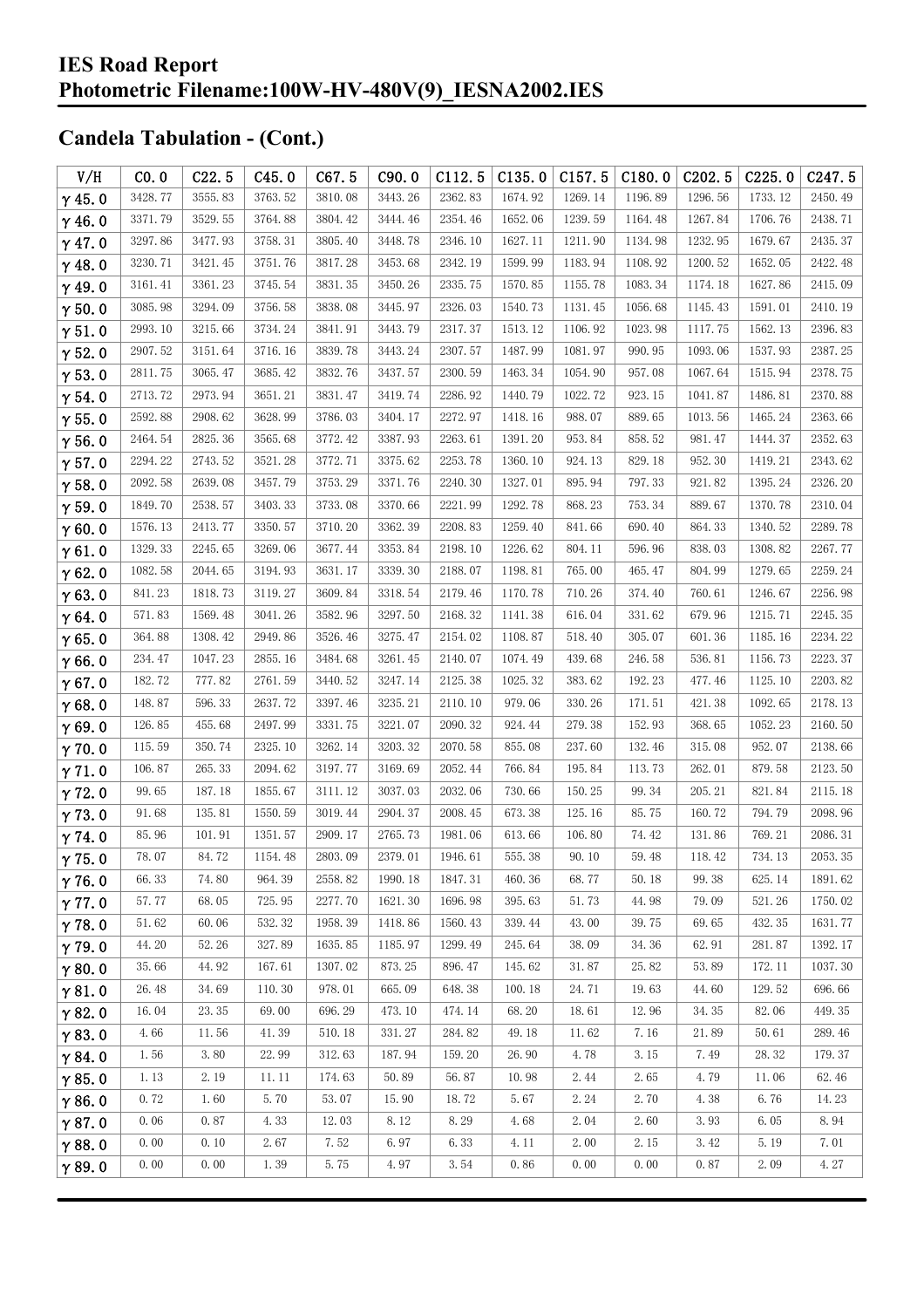| V/H            | CO.0     | C22.5 | C45.0 | C67.5                | C90.0 | C112.5 | C135.0 | C157.5 | C180.0 | C202.5 | C225.0   | C <sub>247.5</sub> |
|----------------|----------|-------|-------|----------------------|-------|--------|--------|--------|--------|--------|----------|--------------------|
| $\gamma$ 90.0  | 0.00     | 0.00  | 1.07  | 5.06                 | 4.14  | 3.24   | 0.05   | 0.00   | 0.00   | 0.00   | 1.12     | 4.17               |
| $\gamma$ 91.0  | 0.00     | 0.00  | 0.82  | 4.73                 | 4.14  | 3.24   | 0.10   | 0.00   | 0.00   | 0.00   | 1.07     | 4.17               |
| $\gamma$ 92.0  | 0.00     | 0.00  | 0.77  | 4.58                 | 4.09  | 3.24   | 0.20   | 0.00   | 0.00   | 0.00   | 1.27     | 4.22               |
| $\gamma$ 93.0  | 0.00     | 0.00  | 0.66  | 4.28                 | 4.09  | 3.30   | 0.41   | 0.00   | 0.00   | 0.00   | 1.43     | 4.32               |
| $\gamma$ 94.0  | 0.00     | 0.00  | 0.66  | 4.17                 | 4.29  | 3.49   | 0.51   | 0.00   | 0.00   | 0.00   | 1.58     | 4.32               |
| $\gamma$ 95.0  | 0.00     | 0.00  | 0.66  | 4.02                 | 4.24  | 3.55   | 0.81   | 0.00   | 0.00   | 0.00   | 1.73     | 4.48               |
| $\gamma$ 96.0  | 0.00     | 0.00  | 0.66  | 4.02                 | 4.34  | 3.70   | 0.87   | 0.00   | 0.00   | 0.00   | 1.94     | 4.53               |
| $\gamma$ 97.0  | 0.00     | 0.00  | 0.66  | 3.82                 | 4.49  | 3.80   | 1.08   | 0.00   | 0.00   | 0.00   | 2.19     | 4.73               |
| $\gamma$ 98.0  | 0.00     | 0.00  | 0.66  | 3.81                 | 4.55  | 3.90   | 1.58   | 0.00   | 0.00   | 0.00   | 2.45     | 4.84               |
| $\gamma$ 99.0  | 0.00     | 0.00  | 0.66  | 3.81                 | 4.75  | 4.06   | 1.79   | 0.00   | 0.00   | 0.00   | 2.60     | 4.99               |
| $\gamma$ 100.0 | 0.00     | 0.00  | 0.76  | 3.81                 | 5.00  | 4.35   | 2.09   | 0.00   | 0.00   | 0.10   | 2.85     | 5.04               |
| $\gamma$ 101.0 | 0.00     | 0.00  | 0.86  | 3.81                 | 5.10  | 4.41   | 2.24   | 0.00   | 0.00   | 0.31   | 3.06     | 5.30               |
| $\gamma$ 102.0 | 0.00     | 0.00  | 1.16  | $3.\,\allowbreak 81$ | 5.35  | 4.61   | 2.34   | 0.05   | 0.00   | 0.51   | $3.\,21$ | 5.44               |
| $\gamma$ 103.0 | 0.00     | 0.00  | 1.17  | 3.92                 | 5.46  | 4.76   | 2.55   | 0.26   | 0.00   | 0.67   | 3.36     | 5.65               |
| $\gamma$ 104.0 | 0.00     | 0.00  | 1.17  | 4.12                 | 5.91  | 5.01   | 2.85   | 0.46   | 0.00   | 0.97   | 3.57     | 5.90               |
| $\gamma$ 105.0 | 0.00     | 0.00  | 1.27  | 4.37                 | 6.01  | 5.27   | 3.11   | 0.72   | 0.00   | 1.13   | 3.72     | 6.16               |
| $\gamma$ 106.0 | 0.00     | 0.00  | 1.48  | 4.47                 | 6.16  | 5.37   | 3.31   | 0.93   | 0.01   | 1.39   | 3.82     | 6.27               |
| $\gamma$ 107.0 | 0.00     | 0.00  | 1.43  | 4.67                 | 6.26  | 5.57   | 3.46   | 1.23   | 0.31   | 1.58   | 3.92     | 6.62               |
| $\gamma$ 108.0 | 0.00     | 0.00  | 1.57  | 4.78                 | 6.36  | 5.78   | 3.51   | 1.38   | 0.57   | 1.84   | 4.02     | 6.92               |
| $\gamma$ 109.0 | 0.00     | 0.15  | 1.68  | 5.13                 | 6.31  | 6.03   | 3.46   | 1.63   | 0.82   | 2.04   | 4.07     | 7.12               |
| $\gamma$ 110.0 | 0.00     | 0.36  | 1.83  | 5.19                 | 6.31  | 6.38   | 3.61   | 1.94   | 1.02   | 2.25   | 4.23     | 7.23               |
| $\gamma$ 111.0 | 0.00     | 0.36  | 1.83  | 5.24                 | 6.31  | 6.43   | 3.72   | 1.99   | 1.23   | 2.46   | 4.28     | 7.43               |
| $\gamma$ 112.0 | 0.05     | 0.36  | 1.93  | 5.29                 | 6.31  | 6.48   | 3.92   | 2.15   | 1.53   | 2.66   | 4.33     | 7.43               |
| $\gamma$ 113.0 | 0.10     | 0.36  | 2.08  | 5.49                 | 6.31  | 6.48   | 4.02   | 2.35   | 1.79   | 2.76   | 4.53     | 7.48               |
| $\gamma$ 114.0 | 0.31     | 0.36  | 2.04  | 5.49                 | 6.31  | 6.53   | 4.17   | 2.35   | 2.14   | 2.86   | 4.63     | 7.32               |
| $\gamma$ 115.0 | 0.41     | 0.36  | 2.09  | 5.49                 | 6.31  | 6.48   | 4.38   | 2.35   | 2.25   | 2.86   | 4.79     | 7.17               |
| $\gamma$ 116.0 | 0.36     | 0.36  | 2.09  | 5.70                 | 6.36  | 6.33   | 4.43   | 2.35   | 2.61   | 2.86   | 4.89     | 6.97               |
| $\gamma$ 117.0 | 0.36     | 0.36  | 2.19  | 5.65                 | 6.31  | 6.33   | 4.68   | 2.40   | 2.86   | 2.86   | 4.99     | 6.96               |
| $\gamma$ 118.0 | 0.41     | 0.36  | 2.34  | 5.65                 | 6.26  | 6.28   | 4.88   | 2.66   | 3.06   | 3.06   | 5.09     | 6.75               |
| $\gamma$ 119.0 | $0.46\,$ | 0.46  | 2.39  | 5.65                 | 6.15  | 6.28   | 4.83   | 3.08   | 3.12   | 3.39   | 5.04     | 6.41               |
| $\gamma$ 120.0 | 0.61     | 0.76  | 2.69  | 5.65                 | 6.05  | 6.28   | 4.83   | 3.68   | 3.27   | 4.04   | 5.04     | 6.36               |
| $\gamma$ 121.0 | 0.71     | 1.07  | 2.75  | 5.65                 | 5.90  | 6.18   | 4.83   | 4.13   | 3.63   | 4.44   | 4.99     | 6.26               |
| $\gamma$ 122.0 | 1.02     | 1.17  | 2.75  | 5.65                 | 5.80  | 6.13   | 4.83   | 4.19   | 4.04   | 4.65   | 4.94     | 6.26               |
| $\gamma$ 123.0 | 1.28     | 1.28  | 2.75  | 5.65                 | 5.60  | 6.13   | 4.83   | 4.50   | 4.45   | 4.90   | 4.94     | 6.26               |
| $\gamma$ 124.0 | 1.33     | 1.43  | 2.75  | 5.65                 | 5.55  | 6.18   | 4.83   | 4.74   | 4.85   | 4.95   | 4.94     | 6.26               |
| $\gamma$ 125.0 | 1.43     | 1.83  | 2.75  | 5.65                 | 5.55  | 6.13   | 4.83   | 4.80   | 5.00   | 5.06   | 4.94     | 6.26               |
| $\gamma$ 126.0 | 1.73     | 1.99  | 2.75  | 5.65                 | 5.55  | 6.12   | 4.83   | 4.90   | 5.11   | 5.31   | 5.04     | 6.30               |
| $\gamma$ 127.0 | 1.88     | 1.99  | 2.75  | 5.65                 | 5.55  | 6.02   | 4.83   | 5.00   | 5.36   | 5.36   | 5.15     | 6.15               |
| $\gamma$ 128.0 | 1.94     | 2.09  | 2.80  | 5.70                 | 5.55  | 5.71   | 4.83   | 5.16   | 5.62   | 5.67   | 5.30     | 6.05               |
| $\gamma$ 129.0 | 2.29     | 2.29  | 2.70  | 5.55                 | 5.55  | 5.47   | 4.83   | 5.31   | 5.72   | 5.77   | 5.30     | 5.89               |
| $\gamma$ 130.0 | 2.69     | 2.35  | 2.70  | 5.39                 | 5.40  | 5.26   | 4.88   | 5.51   | 5.92   | 5.88   | 5.30     | 5.54               |
| $\gamma$ 131.0 | 2.75     | 2.50  | 2.70  | 5.04                 | 5.40  | 5.11   | 4.78   | 5.46   | 6.08   | 6.07   | 5.29     | 5.49               |
| $\gamma$ 132.0 | 2.86     | 2.70  | 2.70  | 4.83                 | 5.30  | 5.11   | 4.78   | 5.46   | 6.23   | 6.03   | 5.25     | 5.49               |
| $\gamma$ 133.0 | 2.86     | 2.86  | 2.70  | 4.73                 | 5.25  | 5.11   | 4.63   | 5.46   | 6.28   | 6.13   | 5.29     | 5.49               |
| $\gamma$ 134.0 | 3.06     | 2.86  | 2.70  | 4.68                 | 5.25  | 5.06   | 4.63   | 5.46   | 6.33   | 6.08   | 4.94     | 5.44               |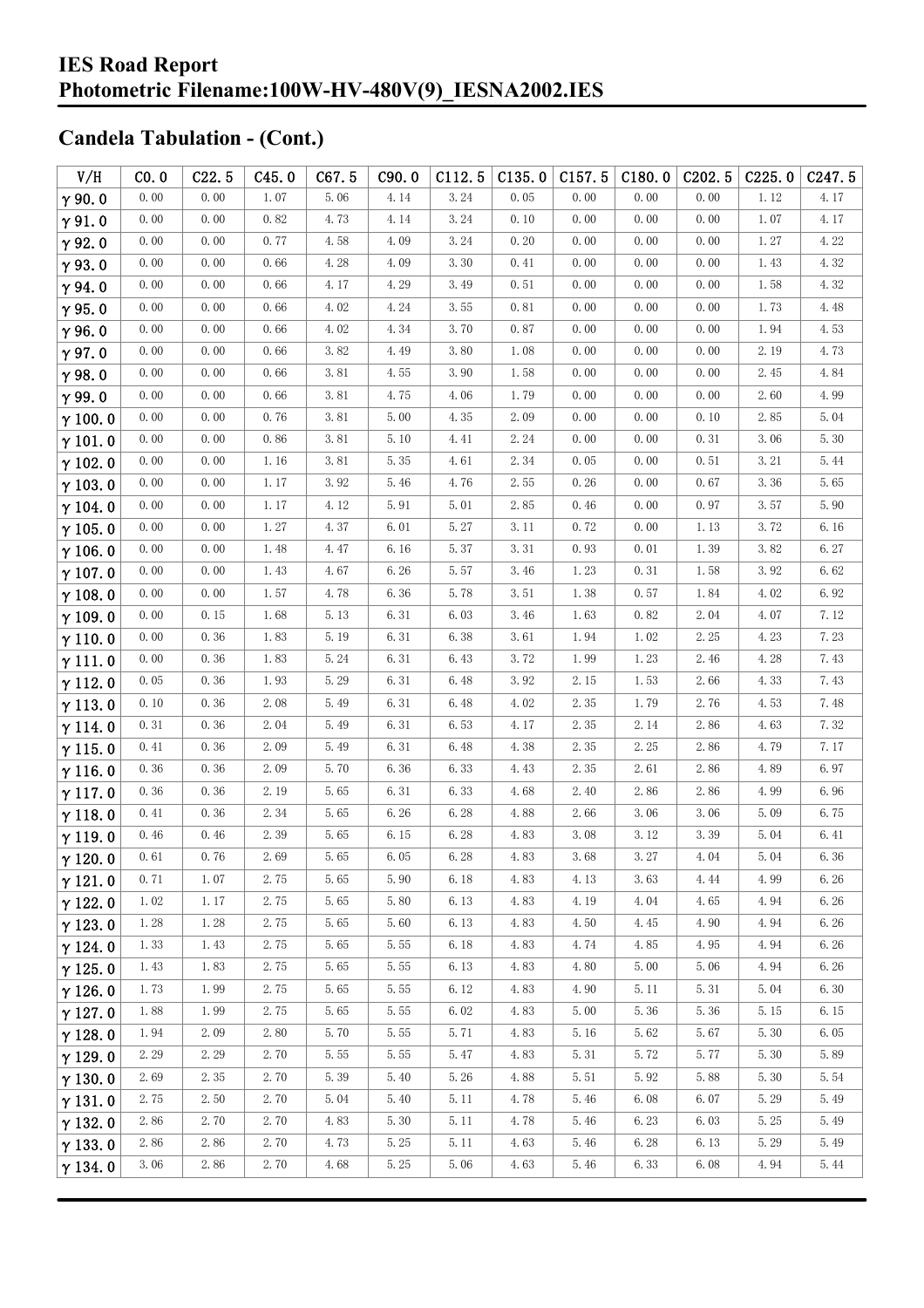| V/H            | CO.0 | C22.5 | C45.0 | C67.5 | C90.0 | C112.5 | C135.0 | C157.5 | C180.0 | C <sub>2</sub> 02.5 | C225.0 | C247.5 |
|----------------|------|-------|-------|-------|-------|--------|--------|--------|--------|---------------------|--------|--------|
| $\gamma$ 135.0 | 3.46 | 2.91  | 2.70  | 4.68  | 5.15  | 5.06   | 4.58   | 5.51   | 6.28   | 6.08                | 4.79   | 5.44   |
| $\gamma$ 136.0 | 3.62 | 2.96  | 2.70  | 4.63  | 5.20  | 5.06   | 4.47   | 5.71   | 6.28   | 6.08                | 4.73   | 5.44   |
| $\gamma$ 137.0 | 3.82 | 2.91  | 2.70  | 4.63  | 5.15  | 5.11   | 4.27   | 5.71   | 6.28   | 6.08                | 4.48   | 5.44   |
| $\gamma$ 138.0 | 4.02 | 2.96  | 2.70  | 4.63  | 5.15  | 5.11   | 4.17   | 5.76   | 6.28   | 6.08                | 4.53   | 5.44   |
| $\gamma$ 139.0 | 3.68 | 3.16  | 2.70  | 4.63  | 5.10  | 5.11   | 4.12   | 5.71   | 6.28   | 6.08                | 4.48   | 5.44   |
| $\gamma$ 140.0 | 3.67 | 3.17  | 2.65  | 4.63  | 5.10  | 5.11   | 4.12   | 5.71   | 6.28   | 6.13                | 4.38   | 5.44   |
| $\gamma$ 141.0 | 4.33 | 3.17  | 2.60  | 4.63  | 5.10  | 5.11   | 4.12   | 5.71   | 6.43   | 6.13                | 4.38   | 5.39   |
| $\gamma$ 142.0 | 4.49 | 3.17  | 2.55  | 4.43  | 5.10  | 5.11   | 4.12   | 5.71   | 6.58   | 6.13                | 4.53   | 5.39   |
| $\gamma$ 143.0 | 4.44 | 3.37  | 2.50  | 4.43  | 5.05  | 5.11   | 4.13   | 5.71   | 6.58   | 6.13                | 4.54   | 5.39   |
| $\gamma$ 144.0 | 4.49 | 3.52  | 2.50  | 4.22  | 4.85  | 5.11   | 4.33   | 5.71   | 6.58   | 6.18                | 4.74   | 5.34   |
| $\gamma$ 145.0 | 4.59 | 3.47  | 2.50  | 4.12  | 4.85  | 5.11   | 4.48   | 5.71   | 6.58   | 6.23                | 5.00   | 5.39   |
| $\gamma$ 146.0 | 4.64 | 3.47  | 2.50  | 4.12  | 4.85  | 5.11   | 4.58   | 5.71   | 6.58   | 6.23                | 5.19   | 5.29   |
| $\gamma$ 147.0 | 4.84 | 3.52  | 2.65  | 4.12  | 4.85  | 5.16   | 4.69   | 5.71   | 6.58   | 6.23                | 5.30   | 5.34   |
| $\gamma$ 148.0 | 4.85 | 3.57  | 2.85  | 4.12  | 4.85  | 5.11   | 4.93   | 5.71   | 6.58   | 6.23                | 5.70   | 5.29   |
| $\gamma$ 149.0 | 4.90 | 3.57  | 2.90  | 4.12  | 4.84  | 5.11   | 4.88   | 5.71   | 6.58   | 6.23                | 5.81   | 5.29   |
| $\gamma$ 150.0 | 4.90 | 3.57  | 3.00  | 4.12  | 4.69  | 5.01   | 4.88   | 5.56   | 6.58   | 6.23                | 6.06   | 5.24   |
| $\gamma$ 151.0 | 4.90 | 3.62  | 3.30  | 4.12  | 4.64  | 4.96   | 4.88   | 5.46   | 6.48   | 6.23                | 6.01   | 5.09   |
| $\gamma$ 152.0 | 4.90 | 3.63  | 3.41  | 4.12  | 4.64  | 4.91   | 4.88   | 5.36   | 6.12   | 6.23                | 6.01   | 4.88   |
| $\gamma$ 153.0 | 4.90 | 3.63  | 3.62  | 4.12  | 4.59  | 4.91   | 4.93   | 5.31   | 6.12   | 6.23                | 6.01   | 4.73   |
| $\gamma$ 154.0 | 4.90 | 3.73  | 3.62  | 4.22  | 4.39  | 4.96   | 4.88   | 5.31   | 6.01   | 6.27                | 6.00   | 4.68   |
| $\gamma$ 155.0 | 4.90 | 3.73  | 3.67  | 4.42  | 4.39  | 4.91   | 4.73   | 5.31   | 5.61   | 6.02                | 5.60   | 4.63   |
| $\gamma$ 156.0 | 4.95 | 3.73  | 3.77  | 4.48  | 4.24  | 4.86   | 4.73   | 5.30   | 5.41   | 5.92                | 5.55   | 4.63   |
| $\gamma$ 157.0 | 4.90 | 3.73  | 3.82  | 4.48  | 4.04  | 4.76   | 4.78   | 5.25   | 5.31   | 5.66                | 5.40   | 4.63   |
| $\gamma$ 158.0 | 4.85 | 3.73  | 4.02  | 4.58  | 3.99  | 4.71   | 4.53   | 5.25   | 5.25   | 5.36                | 5.25   | 4.63   |
| $\gamma$ 159.0 | 4.75 | 3.83  | 4.37  | 4.53  | 4.04  | 4.56   | 4.48   | 5.26   | 5.15   | 5.31                | 5.24   | 4.63   |
| $\gamma$ 160.0 | 4.60 | 4.03  | 4.38  | 4.53  | 4.09  | 4.45   | 4.38   | 5.31   | 5.20   | 5.26                | 5.04   | 4.63   |
| $\gamma$ 161.0 | 4.54 | 4.03  | 4.48  | 4.53  | 4.24  | 4.30   | 4.42   | 5.25   | 5.10   | 5.26                | 5.04   | 4.63   |
| $\gamma$ 162.0 | 4.54 | 4.08  | 4.53  | 4.53  | 4.54  | 4.10   | 4.38   | 5.15   | 5.10   | 5.26                | 5.04   | 4.73   |
| $\gamma$ 163.0 | 4.59 | 4.08  | 4.58  | 4.53  | 4.69  | 4.10   | 4.43   | 5.15   | 5.10   | 5.26                | 5.04   | 4.83   |
| $\gamma$ 164.0 | 4.54 | 4.34  | 4.53  | 4.53  | 4.69  | 4.10   | 4.48   | 5.20   | 5.05   | 5.26                | 5.04   | 4.83   |
| $\gamma$ 165.0 | 4.49 | 4.49  | 4.58  | 4.53  | 4.74  | 4.16   | 4.58   | 5.00   | 5.05   | $5.\,26$            | 5.09   | 4.78   |
| $\gamma$ 166.0 | 4.49 | 4.54  | 4.63  | 4.53  | 4.80  | 4.36   | 4.58   | 5.00   | 5.06   | 5.26                | 5.10   | 4.84   |
| $\gamma$ 167.0 | 4.44 | 4.79  | 4.89  | 4.53  | 5.00  | 4.76   | 4.69   | 5.16   | 5.27   | 5.52                | 5.31   | 5.15   |
| $\gamma$ 168.0 | 4.69 | 5.20  | 5.29  | 4.58  | 5.15  | 4.92   | 4.89   | 5.77   | 5.88   | 5.99                | 5.86   | 5.85   |
| $\gamma$ 169.0 | 5.14 | 5.36  | 5.45  | 4.98  | 5.25  | 5.12   | 5.25   | 6.17   | 6.34   | 6.49                | 6.07   | 6.11   |
| $\gamma$ 170.0 | 5.41 | 5.66  | 5.85  | 5.03  | 5.55  | 5.37   | 5.50   | 6.17   | 6.69   | 6.74                | 6.36   | 6.21   |
| $\gamma$ 171.0 | 5.76 | 5.92  | 5.96  | 5.19  | 5.75  | 5.52   | 5.70   | 6.17   | 6.89   | 6.94                | 6.31   | 6.21   |
| $\gamma$ 172.0 | 6.02 | 5.97  | 6.01  | 5.19  | 5.91  | 5.77   | 5.75   | 6.22   | 6.88   | 6.89                | 6.31   | 6.26   |
| $\gamma$ 173.0 | 6.27 | 6.07  | 6.11  | 5.24  | 5.96  | 5.77   | 5.75   | 6.12   | 6.73   | 6.89                | 6.31   | 6.15   |
| $\gamma$ 174.0 | 6.33 | 6.08  | 6.06  | 5.29  | 6.01  | 5.77   | 5.75   | 6.17   | 6.63   | 6.89                | 6.21   | 6.15   |
| $\gamma$ 175.0 | 6.48 | 6.13  | 6.26  | 5.29  | 6.01  | 5.77   | 5.75   | 6.07   | 6.48   | 6.89                | 6.16   | 6.15   |
| $\gamma$ 176.0 | 6.63 | 6.23  | 6.26  | 5.29  | 6.01  | 5.82   | 5.75   | 6.02   | 6.33   | 6.84                | 6.11   | 6.10   |
| $\gamma$ 177.0 | 6.83 | 6.18  | 6.26  | 5.29  | 5.80  | 5.57   | 5.75   | 5.71   | 6.02   | 6.43                | 6.11   | 6.05   |
| $\gamma$ 178.0 | 6.89 | 6.28  | 6.26  | 5.34  | 5.60  | 5.47   | 5.75   | 5.76   | 5.87   | 6.33                | 6.01   | 5.90   |
| $\gamma$ 179.0 | 6.94 | 6.28  | 6.31  | 5.29  | 5.45  | 5.32   | 5.75   | 5.76   | 5.72   | 6.38                | 5.91   | 5.95   |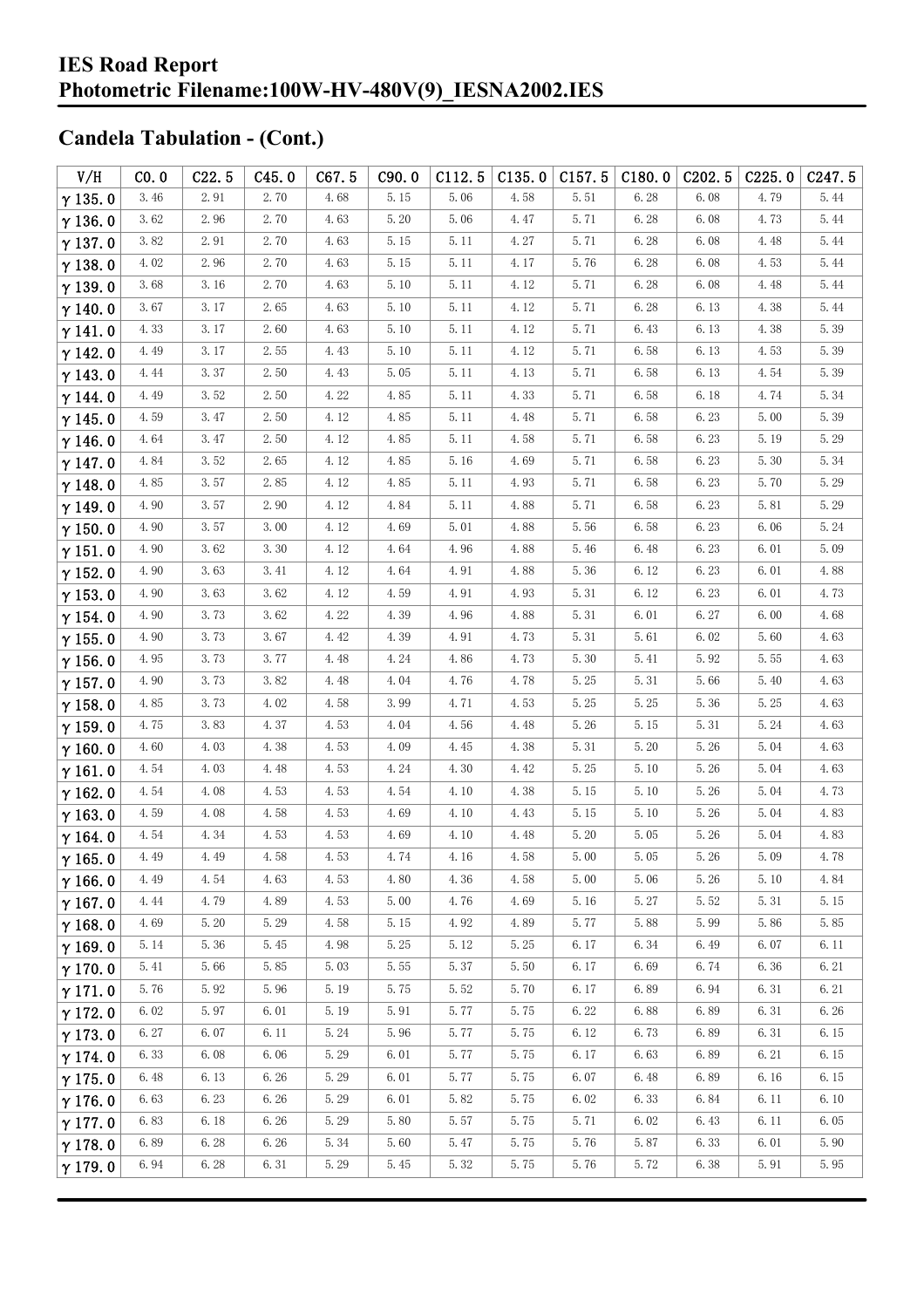| V/H            | CO. 0              | C22.5   | C45.0   | C67.5   | C90.0 | C112.5 | C135.0 | C157.5 | C180.0 | C <sub>2</sub> 02.5 | C225.0 | C <sub>247.5</sub> |
|----------------|--------------------|---------|---------|---------|-------|--------|--------|--------|--------|---------------------|--------|--------------------|
| $\gamma$ 180.0 | 6.99               | 6.99    | 6.99    | 6.99    | 6.99  | 6.99   | 6.99   | 6.99   | 6.99   | 6.99                | 6.99   | 6.99               |
| V/H            | C <sub>270.0</sub> | C292.5  | C315.0  | C337.5  |       |        |        |        |        |                     |        |                    |
| $\gamma$ 0.0   | 3090.23            | 3090.23 | 3090.23 | 3090.23 |       |        |        |        |        |                     |        |                    |
| $\gamma$ 1.0   | 3086.41            | 3106.93 | 3117.19 | 3133.81 |       |        |        |        |        |                     |        |                    |
| $\gamma$ 2.0   | 3082.12            | 3120.40 | 3144.32 | 3170.29 |       |        |        |        |        |                     |        |                    |
| $\gamma$ 3.0   | 3076.05            | 3133.21 | 3170.07 | 3203.91 |       |        |        |        |        |                     |        |                    |
| $\gamma$ 4.0   | 3075.40            | 3147.61 | 3196.81 | 3233.62 |       |        |        |        |        |                     |        |                    |
| $\gamma$ 5.0   | 3072.69            | 3161.92 | 3221.10 | 3268.46 |       |        |        |        |        |                     |        |                    |
| $\gamma$ 6.0   | 3071.56            | 3176.34 | 3245.63 | 3301.48 |       |        |        |        |        |                     |        |                    |
| $\gamma$ 7.0   | 3070.46            | 3187.93 | 3268.93 | 3331.45 |       |        |        |        |        |                     |        |                    |
| $\gamma$ 8.0   | 3067.75            | 3199.42 | 3292.57 | 3362.31 |       |        |        |        |        |                     |        |                    |
| $\gamma$ 9.0   | 3066.62            | 3211.51 | 3316.88 | 3388.48 |       |        |        |        |        |                     |        |                    |
| $\gamma$ 10.0  | 3067.13            | 3223.11 | 3338.57 | 3415.22 |       |        |        |        |        |                     |        |                    |
| $\gamma$ 11.0  | 3069.84            | 3235.75 | 3361.21 | 3438.04 |       |        |        |        |        |                     |        |                    |
| $\gamma$ 12.0  | 3073.13            | 3251.58 | 3384.36 | 3461.19 |       |        |        |        |        |                     |        |                    |
| $\gamma$ 13.0  | 3072.65            | 3269.72 | 3407.64 | 3485.07 |       |        |        |        |        |                     |        |                    |
| $\gamma$ 14.0  | 3074.81            | 3290.13 | 3429.79 | 3508.49 |       |        |        |        |        |                     |        |                    |
| $\gamma$ 15.0  | 3074.84            | 3310.65 | 3451.67 | 3530.46 |       |        |        |        |        |                     |        |                    |
| $\gamma$ 16.0  | 3079.75            | 3330.91 | 3469.30 | 3551.32 |       |        |        |        |        |                     |        |                    |
| $\gamma$ 17.0  | 3087.87            | 3349.42 | 3488.42 | 3570.59 |       |        |        |        |        |                     |        |                    |
| $\gamma$ 18.0  | 3096.03            | 3365.64 | 3504.17 | 3590.25 |       |        |        |        |        |                     |        |                    |
| $\gamma$ 19.0  | 3106.52            | 3383.35 | 3523.63 | 3608.65 |       |        |        |        |        |                     |        |                    |
| $\gamma$ 20.0  | 3122.41            | 3401.79 | 3542.16 | 3628.89 |       |        |        |        |        |                     |        |                    |
| $\gamma$ 21.0  | 3140.07            | 3418.01 | 3561.21 | 3646.91 |       |        |        |        |        |                     |        |                    |
| $\gamma$ 22.0  | 3156.81            | 3435.33 | 3578.63 | 3664.42 |       |        |        |        |        |                     |        |                    |
| $\gamma$ 23.0  | 3178.10            | 3453.37 | 3595.09 | 3683.65 |       |        |        |        |        |                     |        |                    |
| $\gamma$ 24.0  | 3196.46            | 3470.02 | 3611.82 | 3704.69 |       |        |        |        |        |                     |        |                    |
| $\gamma$ 25.0  | 3215.21            | 3489.41 | 3631.30 | 3726.52 |       |        |        |        |        |                     |        |                    |
| $\gamma$ 26.0  | 3235.20            | 3511.79 | 3643.85 | 3749.18 |       |        |        |        |        |                     |        |                    |
| $\gamma$ 27.0  | 3256.26            | 3530.75 | 3656.33 | 3765.57 |       |        |        |        |        |                     |        |                    |
| $\gamma$ 28.0  | 3279.78            | 3549.28 | 3667.15 | 3779.75 |       |        |        |        |        |                     |        |                    |
| $\gamma$ 29.0  | 3299.77            | 3568.71 | 3675.81 | 3792.27 |       |        |        |        |        |                     |        |                    |
| $\gamma$ 30.0  | 3320.70            | 3587.05 | 3685.81 | 3805.66 |       |        |        |        |        |                     |        |                    |
| $\gamma$ 31.0  | 3340.53            | 3602.61 | 3693.66 | 3810.89 |       |        |        |        |        |                     |        |                    |
| $\gamma$ 32.0  | 3356.28            | 3614.68 | 3703.47 | 3813.67 |       |        |        |        |        |                     |        |                    |
| $\gamma$ 33.0  | 3372.14            | 3627.63 | 3713.12 | 3804.99 |       |        |        |        |        |                     |        |                    |
| $\gamma$ 34.0  | 3389.27            | 3638.14 | 3717.59 | 3792.18 |       |        |        |        |        |                     |        |                    |
| $\gamma$ 35.0  | 3403.82            | 3648.99 | 3721.96 | 3781.23 |       |        |        |        |        |                     |        |                    |
| $\gamma$ 36.0  | 3416.59            | 3654.68 | 3724.25 | 3765.65 |       |        |        |        |        |                     |        |                    |
| $\gamma$ 37.0  | 3431.09            | 3661.74 | 3718.90 | 3745.43 |       |        |        |        |        |                     |        |                    |
| $\gamma$ 38.0  | 3443.13            | 3673.38 | 3712.17 | 3722.34 |       |        |        |        |        |                     |        |                    |
| $\gamma$ 39.0  | 3455.47            | 3683.42 | 3701.60 | 3697.70 |       |        |        |        |        |                     |        |                    |
| $\gamma$ 40.0  | 3464.14            | 3696.83 | 3691.35 | 3668.50 |       |        |        |        |        |                     |        |                    |
| $\gamma$ 41.0  | 3471.63            | 3707.55 | 3682.31 | 3634.83 |       |        |        |        |        |                     |        |                    |
| $\gamma$ 42.0  | 3475.68            | 3716.82 | 3673.56 | 3599.75 |       |        |        |        |        |                     |        |                    |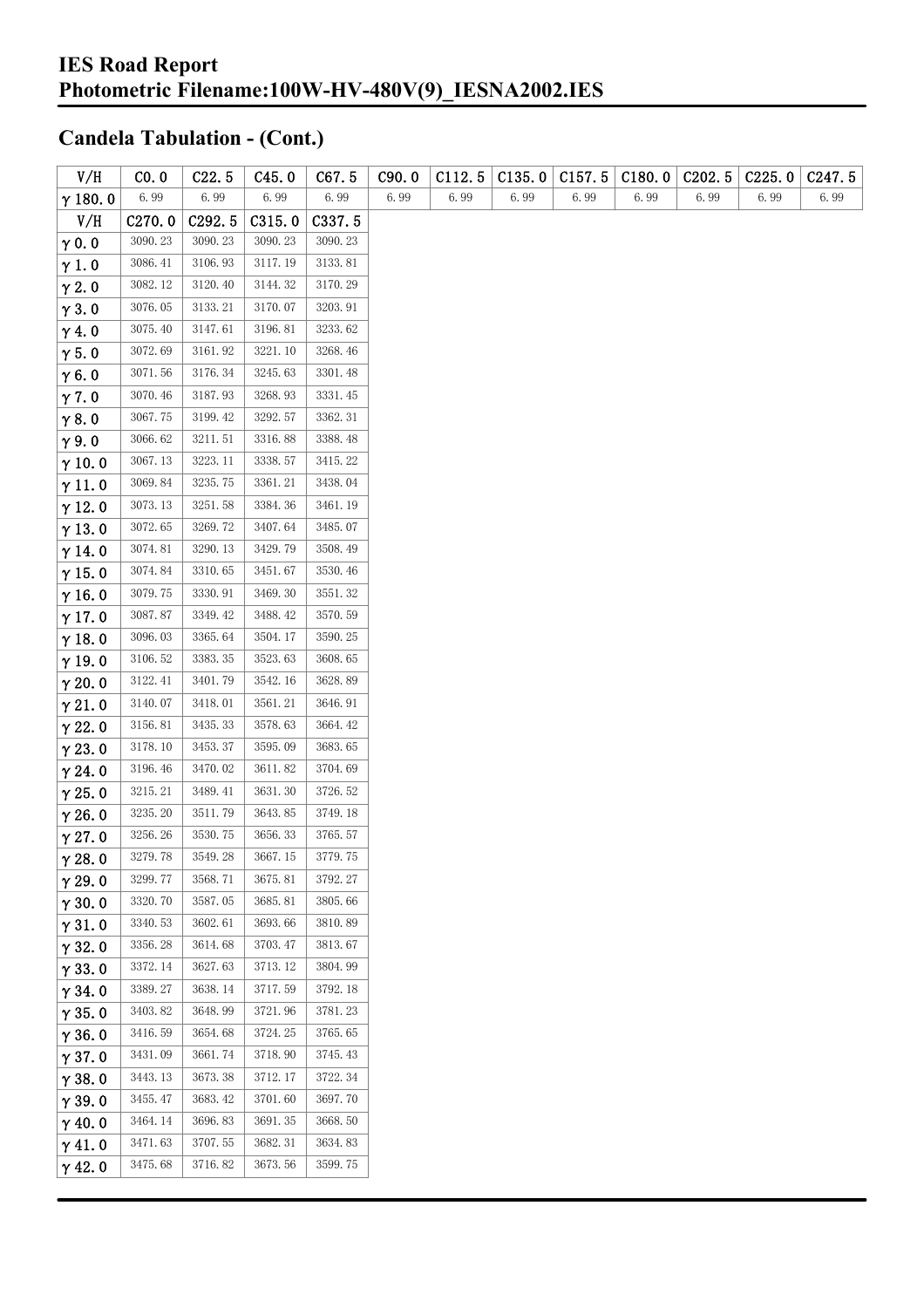| V/H            | C270.0  | C292.5  | C315.0  | C337.5  |
|----------------|---------|---------|---------|---------|
| $\gamma$ 43.0  | 3480.02 | 3721.96 | 3667.31 | 3566.07 |
| $\gamma$ 44.0  | 3479.00 | 3727.51 | 3661.16 | 3529.70 |
| $\gamma$ 45. 0 | 3474.62 | 3731.33 | 3654.66 | 3484.56 |
| $\gamma$ 46.0  | 3473.53 | 3737.95 | 3650.64 | 3438.91 |
| $\gamma$ 47.0  | 3470.77 | 3741.37 | 3641.16 | 3386.07 |
| $\gamma$ 48.0  | 3470.74 | 3738.15 | 3634.10 | 3323.94 |
| γ49.0          | 3474.02 | 3736.98 | 3621.90 | 3256.06 |
| $\gamma$ 50.0  | 3474.58 | 3730.94 | 3605.73 | 3181.59 |
| $\gamma$ 51.0  | 3474.59 | 3725.48 | 3584.37 | 3109.00 |
| $\gamma$ 52. 0 | 3472.40 | 3714.91 | 3550.82 | 3029.63 |
| $\gamma$ 53.0  | 3469.18 | 3702.06 | 3514.67 | 2946.54 |
| $\gamma$ 54. 0 | 3465.87 | 3688.15 | 3472.25 | 2865.31 |
| $\gamma$ 55.0  | 3456.61 | 3670.27 | 3425.53 | 2782.48 |
| γ56.0          | 3443.04 | 3650.14 | 3378.63 | 2696.94 |
| $\gamma$ 57.0  | 3424.41 | 3631.15 | 3325.76 | 2603.46 |
| $\gamma$ 58.0  | 3408.45 | 3605.94 | 3274.21 | 2497.78 |
| $\gamma$ 59.0  | 3396.29 | 3577.98 | 3220.72 | 2366.92 |
| $\gamma$ 60.0  | 3380.48 | 3544.50 | 3156.70 | 2203.41 |
| $\gamma$ 61.0  | 3361.86 | 3506.31 | 3085.72 | 1998.38 |
| $\gamma$ 62.0  | 3348.36 | 3469.12 | 3006.13 | 1765.25 |
| $\gamma$ 63.0  | 3336.75 | 3429.19 | 2922.08 | 1513.56 |
| γ64.0          | 3327.49 | 3387.48 | 2826.36 | 1261.64 |
| γ65.0          | 3315.75 | 3340.57 | 2723.32 | 1009.73 |
| γ66.0          | 3301.43 | 3299.54 | 2595.24 | 745.96  |
| $\gamma$ 67. 0 | 3283.44 | 3248.51 | 2449.96 | 561.70  |
| $\gamma$ 68.0  | 3268.01 | 3190.90 | 2277.57 | 429.77  |
| $\gamma$ 69.0  | 3248.75 | 3122.62 | 2077.92 | 325.94  |
| $\gamma$ 70.0  | 3237.17 | 3051.47 | 1833.18 | 239.91  |
| $\gamma$ 71.0  | 3219.38 | 2977.53 | 1587.61 | 172.80  |
| $\gamma$ 72.0  | 3168.55 | 2898.11 | 1369.60 | 126.31  |
| $\gamma$ 73.0  | 3045.37 | 2816.50 | 1152.50 | 101.59  |
| $\gamma$ 74.0  | 2806.79 | 2728.30 | 1004.37 | 89.83   |
| $\gamma$ 75.0  | 2339.77 | 2619.75 | 843.34  | 81.06   |
| $\gamma$ 76.0  | 1925.67 | 2414.82 | 651.09  | 72.97   |
| $\gamma$ 77.0  | 1567.71 | 2124.07 | 519.57  | 65.48   |
| $\gamma$ 78.0  | 1363.74 | 1784.69 | 388.48  | 57.36   |
| $\gamma$ 79.0  | 1164.14 | 1474.07 | 215.43  | 51.49   |
| $\gamma$ 80.0  | 804.79  | 1163.46 | 104.05  | 43.42   |
| $\gamma$ 81.0  | 556.50  | 852.84  | 66.46   | 31.21   |
| $\gamma$ 82.0  | 363.83  | 629.46  | 45.55   | 19.20   |
| $\gamma$ 83.0  | 234. 12 | 392.90  | 30.56   | 8.32    |
| $\gamma$ 84.0  | 116.04  | 206.93  | 15.43   | 2.77    |
| $\gamma$ 85.0  | 25.09   | 98.52   | 6.99    | 2.05    |
| $\gamma$ 86.0  | 11.75   | 24.32   | 5.00    | 1.49    |
| γ87.0          | 8.62    | 9.41    | 3.70    | 0.72    |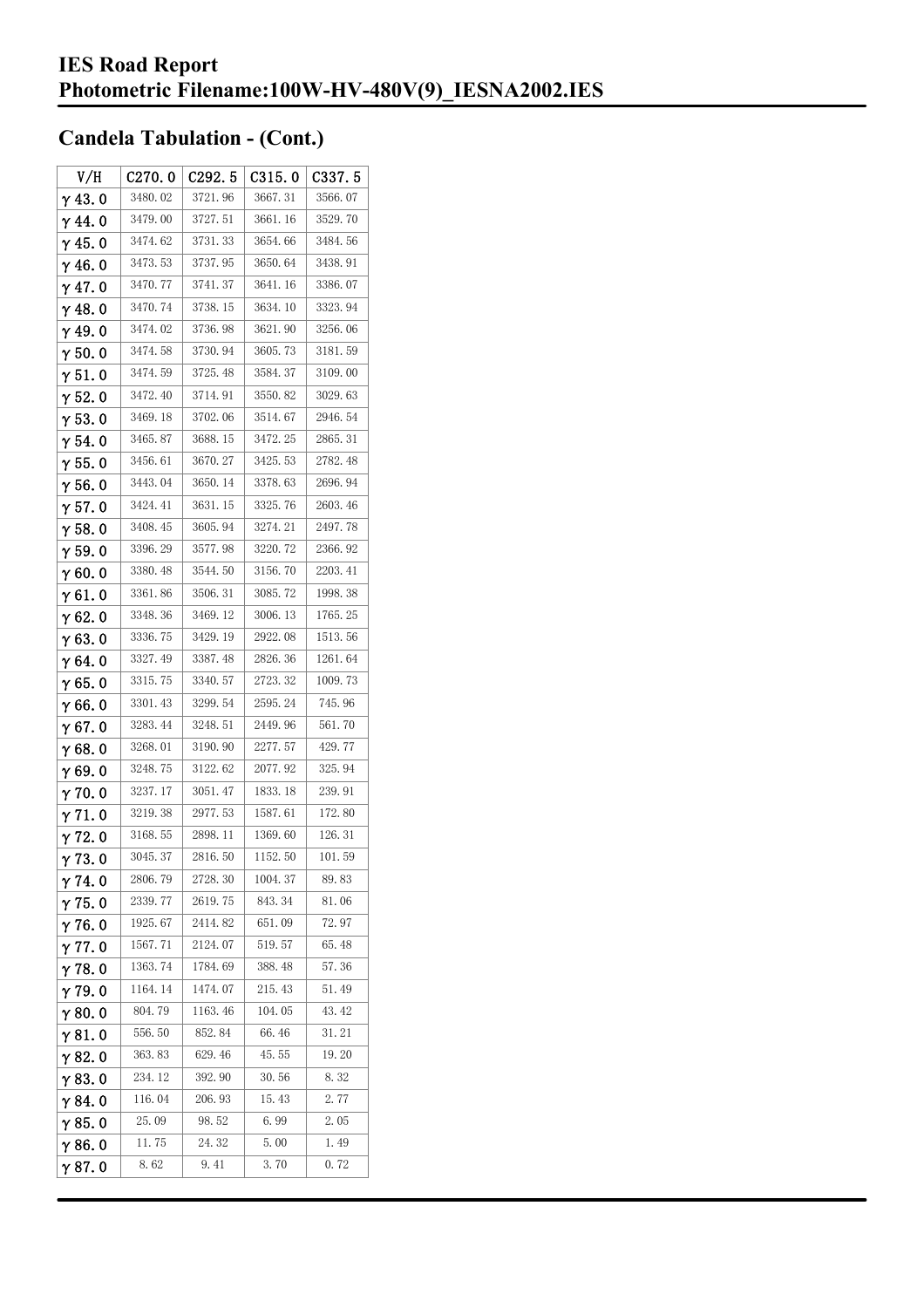| V/H             | C270.0 | C <sub>292.5</sub> | C315.0 | C337.5 |
|-----------------|--------|--------------------|--------|--------|
| $\gamma$ 88.0   | 7.43   | 6.46               | 2.21   | 0.01   |
| $\gamma$ 89.0   | 5.49   | 5.14               | 1.24   | 0.00   |
| $\gamma$ 90.0   | 5.11   | 4.67               | 0.92   | 0.00   |
| $\gamma$ 91.0   | 4.90   | 4.36               | 0.82   | 0.00   |
| γ92.0           | 4.85   | 4.11               | 0.67   | 0.00   |
| $\gamma$ 93. O  | 4.79   | 4.05               | 0.61   | 0.00   |
| $\gamma$ 94.0   | 4.79   | 3.85               | 0.56   | 0.00   |
| $\gamma$ 95.0   | 4.79   | 3.75               | 0.56   | 0.00   |
| $\gamma$ 96.0   | 4.84   | 3.75               | 0.56   | 0.00   |
| γ97.0           | 4.00   | 3.65               | 0.56   | 0.00   |
| $\gamma$ 98.0   | 5.19   | 3.65               | 0.56   | 0.00   |
| $\gamma$ 99.0   | 5.50   | 3.65               | 0.56   | 0.00   |
| $\gamma$ 100.0  | 5.65   | 3.65               | 0.56   | 0.00   |
| $\gamma$ 101.0  | 5.90   | 3.69               | 0.56   | 0.00   |
| $\gamma$ 102.0  | 6.10   | 3.70               | 0.71   | 0.00   |
| $\gamma$ 103. 0 | 6.30   | 3.75               | 0.66   | 0.00   |
| $\gamma$ 104. 0 | 6.66   | 3.75               | 0.96   | 0.00   |
| $\gamma$ 105.0  | 6.91   | 4.19               | 1.11   | 0.00   |
| $\gamma$ 106.0  | 7.26   | 4.25               | 1.22   | 0.00   |
| $\gamma$ 107. 0 | 7.62   | 4.40               | 1.27   | 0.00   |
| $\gamma$ 108.0  | 7.57   | 4.50               | 1.27   | 0.00   |
| $\gamma$ 109.0  | 7.77   | 4.71               | 1.32   | 0.00   |
| $\gamma$ 110. 0 | 7.87   | 4.76               | 1.37   | 0.00   |
| γ111.0          | 8.17   | 5.06               | 1.47   | 0.00   |
| $\gamma$ 112. 0 | 8.33   | 5.16               | 1.53   | 0.05   |
| $\gamma$ 113. 0 | 8.43   | 5.16               | 1.77   | 0.00   |
| γ114.0          | 8.48   | 5.22               | 1.93   | 0.25   |
| $\gamma$ 115. 0 | 8.58   | 5.22               | 1.98   | 0.20   |
| γ116.0          | 8.58   | 5.22               | 2.03   | 0.20   |
| $\gamma$ 117.0  | 8.58   | 5.26               | 2.04   | 0.20   |
| $\gamma$ 118. 0 | 8. 63  | 5. 27              | 2.18   | 0.31   |
| γ119.0          | 8.63   | 5.27               | 2.44   | 0.41   |
| $\gamma$ 120.0  | 8.53   | $5.27$             | 2.59   | 0.76   |
| $\gamma$ 121.0  | 8.43   | 5.27               | 2.65   | 1.06   |
| $\gamma$ 122.0  | 8.43   | 5.27               | 2.65   | 1.17   |
| $\gamma$ 123.0  | 8.23   | 5.27               | 2.65   | 1.38   |
| $\gamma$ 124. 0 | 8.18   | 5.27               | 2.65   | 1.53   |
| $\gamma$ 125.0  | 8.08   | $5.27$             | 2.70   | 1.73   |
| $\gamma$ 126.0  | 8.12   | 5.27               | 2.49   | 1.89   |
| $\gamma$ 127. 0 | 8.08   | 5.32               | 2.49   | 1.99   |
| $\gamma$ 128.0  | 7.97   | 5. 27              | 2.44   | 1.99   |
| $\gamma$ 129.0  | 7.88   | 5.17               | 2.44   | 2.09   |
| $\gamma$ 130. 0 | 7.63   | 5.02               | 2.44   | 2.19   |
| $\gamma$ 131.0  | 7.52   | 4.76               | 2.44   | 2. 19  |
| $\gamma$ 132. 0 | 7.27   | 4.71               | 2.44   | 2.29   |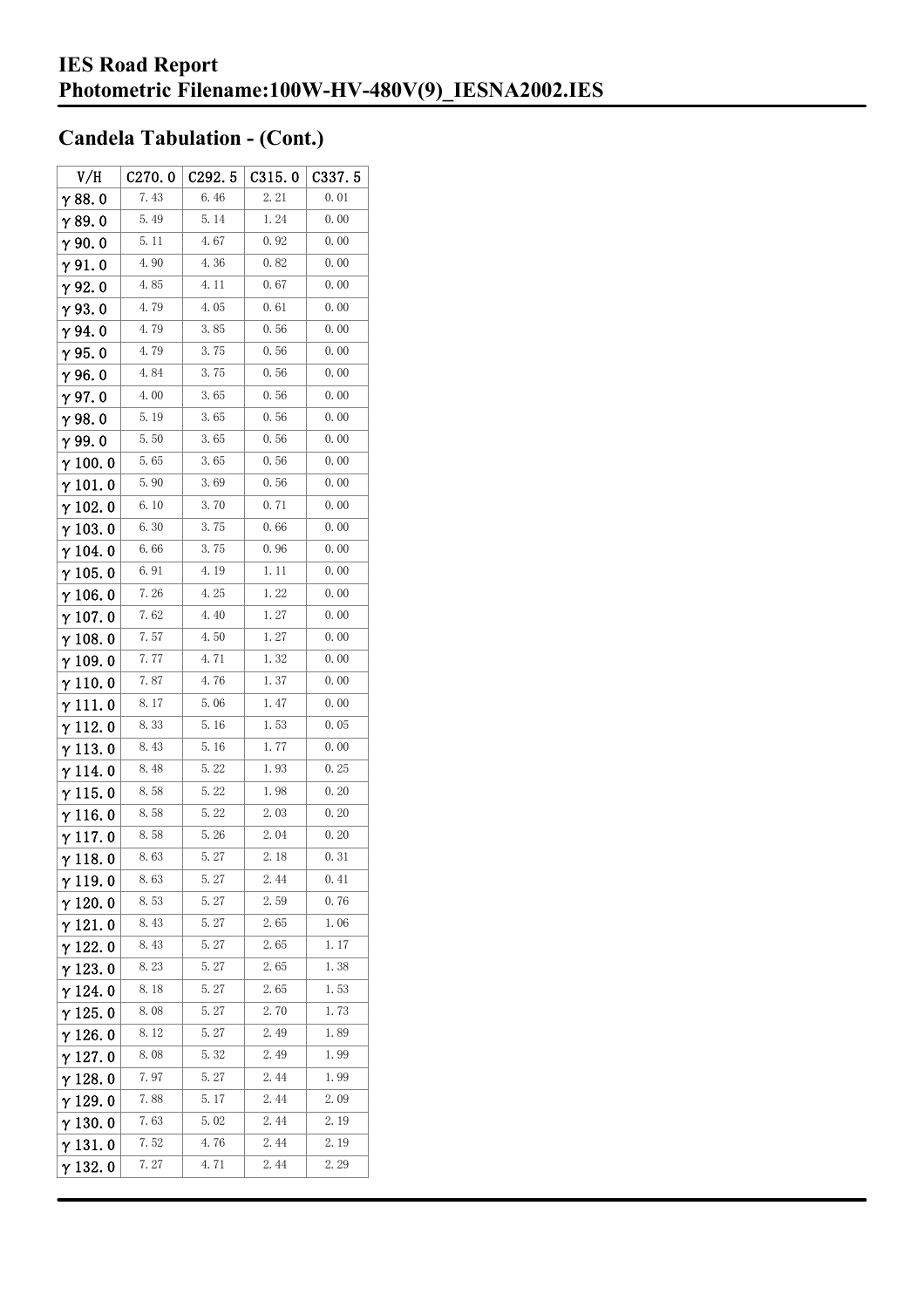| V/H             | C270.0 | C292.5 | C315.0 | C337.5 |
|-----------------|--------|--------|--------|--------|
| $\gamma$ 133.0  | 6.97   | 4.56   | 2.44   | 2.45   |
| $\gamma$ 134.0  | 6.87   | 4.46   | 2.44   | 2.74   |
| $\gamma$ 135. 0 | 6.81   | 4.41   | 2.44   | 2.80   |
| $\gamma$ 136.0  | 6.71   | 4.35   | 2.44   | 2.96   |
| $\gamma$ 137.0  | 6.66   | 4.35   | 2.44   | 2.91   |
| $\gamma$ 138. 0 | 6.56   | 4.35   | 2.44   | 2.91   |
| γ139.0          | 6.51   | 4.40   | 2.44   | 3.01   |
| $\gamma$ 140. 0 | 6.21   | 4.36   | 2.44   | 3.16   |
| $\gamma$ 141. 0 | 6.16   | 4.15   | 2.44   | 3.37   |
| γ142.0          | 6.01   | 3.85   | 2.49   | 3.47   |
| $\gamma$ 143.0  | 5.90   | 3.60   | 2.69   | 3.42   |
| $\gamma$ 144.0  | 5.90   | 3.55   | 2.85   | 3.42   |
| $\gamma$ 145.0  | 5.76   | 3.39   | 2.90   | 3.42   |
| $\gamma$ 146.0  | 5.65   | 3.34   | 2.95   | 3.42   |
| γ147.0          | 5.65   | 3.34   | 3.10   | 3.42   |
| $\gamma$ 148.0  | 5.60   | 3.34   | 3.20   | 3.42   |
| γ149.0          | 5.50   | 3.34   | 3.56   | 3.47   |
| $\gamma$ 150. 0 | 5.45   | 3.34   | 3.66   | 3.52   |
| $\gamma$ 151. 0 | 5.25   | 3.34   | 3.91   | 3.57   |
| $\gamma$ 152. 0 | 5.20   | 3.39   | 4.02   | 3.67   |
| $\gamma$ 153. 0 | 4.85   | 3.49   | 4.17   | 3.77   |
| γ 154. 0        | 4.60   | 3.49   | 4.32   | 3.83   |
| $\gamma$ 155. 0 | 4.44   | 3.54   | 4.32   | 3.98   |
| $\gamma$ 156.0  | 4.24   | 3.54   | 4.42   | 3.98   |
| $\gamma$ 157.0  | 4.24   | 3.69   | 4.43   | 3.98   |
| $\gamma$ 158. 0 | 4.24   | 3.70   | 4.43   | 3.98   |
| $\gamma$ 159.0  | 4.24   | 3.85   | 4.53   | 4.03   |
| $\gamma$ 160.0  | 4.34   | 3.95   | 4.53   | 4.03   |
| $\gamma$ 161.0  | 4.34   | 3.90   | 4.58   | 4.08   |
| $\gamma$ 162. 0 | 4.39   | 3.95   | 4.58   | 4.08   |
| $\gamma$ 163. 0 | 4.39   | 4.05   | 4.68   | 4.08   |
| $\gamma$ 164.0  | 4.39   | 4.05   | 4.83   | 4.28   |
| γ 165. 0        | 4.44   | 4.10   | 4.83   | 4.33   |
| $\gamma$ 166.0  | 4.44   | 4.35   | 4.88   | 4.39   |
| $\gamma$ 167.0  | 4.59   | 4.50   | 5.28   | 4.39   |
| $\gamma$ 168.0  | 4.79   | 4. 71  | 5.49   | 4.64   |
| γ169.0          | 4.89   | 4.91   | 5.75   | 5.15   |
| $\gamma$ 170.0  | 5.09   | 5.01   | 6.00   | 5.65   |
| $\gamma$ 171.0  | 5.15   | 5.21   | 6.05   | 5.97   |
| $\gamma$ 172. 0 | 5.34   | 5.26   | 6.20   | 6.07   |
| $\gamma$ 173.0  | 5.35   | 5.47   | 6.21   | 6.12   |
| γ 174. 0        | 5.45   | 5.57   | 6.21   | 6.07   |
| $\gamma$ 175.0  | 5.40   | 5.62   | 6.26   | 6.07   |
| $\gamma$ 176. 0 | 5.40   | 6.01   | 6.31   | 6.22   |
| γ177.0          | 5.45   | 5.98   | 6.31   | 6.17   |